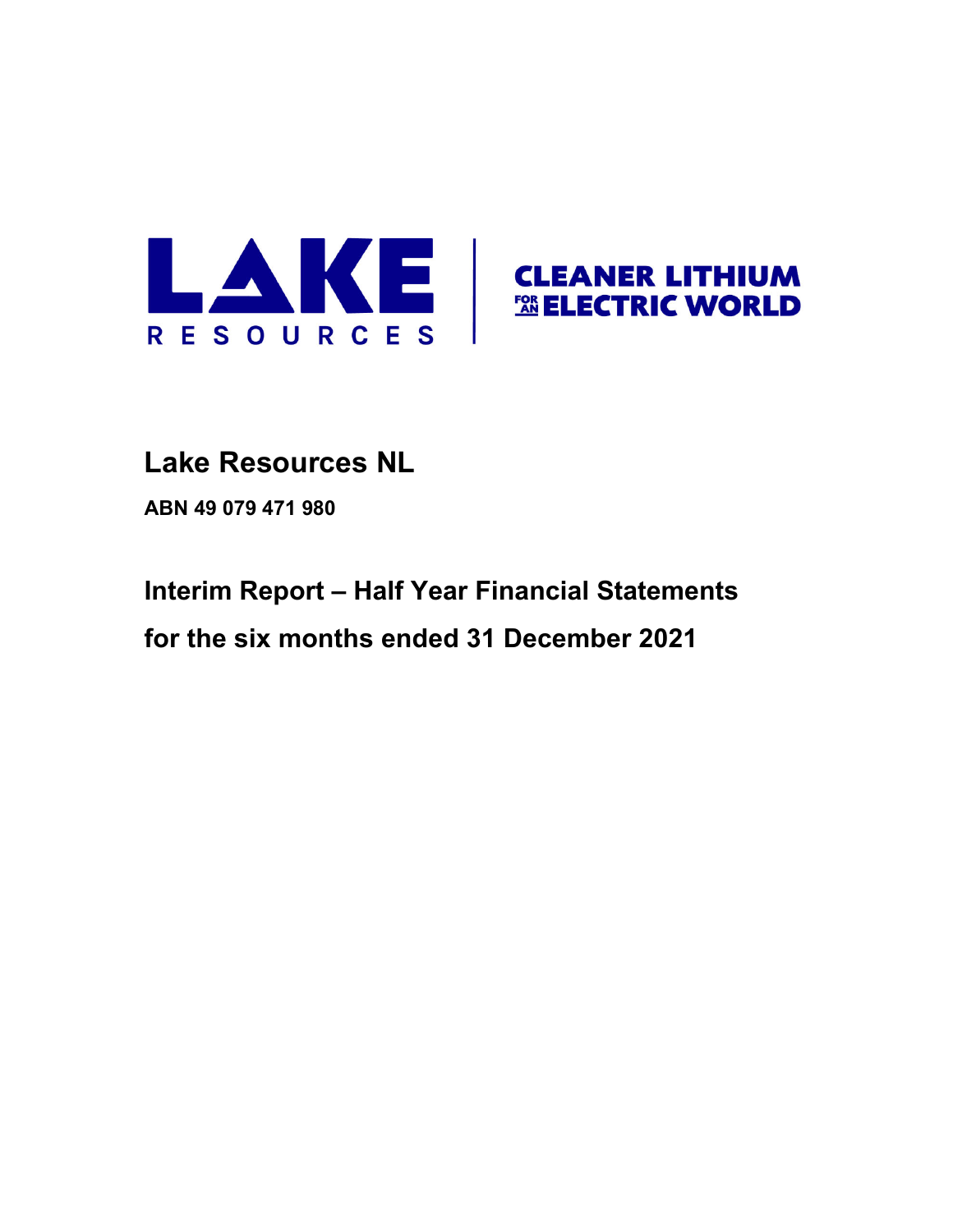#### **CORPORATE DIRECTORY for the period ended 31 December 2021**

| <b>Directors</b>                                                             | Stuart Crow - Non-executive Chairman<br>Steve Promnitz - Managing Director and CEO<br>Dr. Nicholas Lindsay - Executive Technical Director<br>Dr. Robert Trzebski – Non-executive Director<br>Amalia Saenz - Non-executive Director (Appointed 28 July 2021) |
|------------------------------------------------------------------------------|-------------------------------------------------------------------------------------------------------------------------------------------------------------------------------------------------------------------------------------------------------------|
| <b>Company Secretary -</b><br>Joint                                          | <b>Garry Gill</b><br>Peter Neilsen (Appointed 27 July 2021)                                                                                                                                                                                                 |
| <b>Registered office and</b><br><b>Principal Place of</b><br><b>Business</b> | Level 5, 126 Phillip Street,<br>Sydney, NSW 2000, Australia<br>Tel: +61 2 9299 9690                                                                                                                                                                         |
| <b>Share Register</b>                                                        | <b>Automic Registry</b><br>Level 5, 126 Phillip Street<br>Sydney, NSW 2000<br>Tel: 1300 288 664                                                                                                                                                             |
| <b>Auditor</b>                                                               | <b>BDO Audit Pty Ltd</b><br>Level 10, 12 Creek St Brisbane QLD 4000<br>GPO Box 457 Brisbane QLD 4001                                                                                                                                                        |
| <b>Solicitors</b>                                                            | HopgoodGanim Lawyers<br>Level 8, Waterfront Place, 1 Eagle Street, Brisbane Qld 4000                                                                                                                                                                        |
| <b>Bankers</b>                                                               | National Australia Bank                                                                                                                                                                                                                                     |
| <b>Stock Exchange Listings</b>                                               | Australian Securities Exchange (ASX code: LKE)<br>OTC OB: LLKKF                                                                                                                                                                                             |
| Website                                                                      | www.lakeresources.com.au                                                                                                                                                                                                                                    |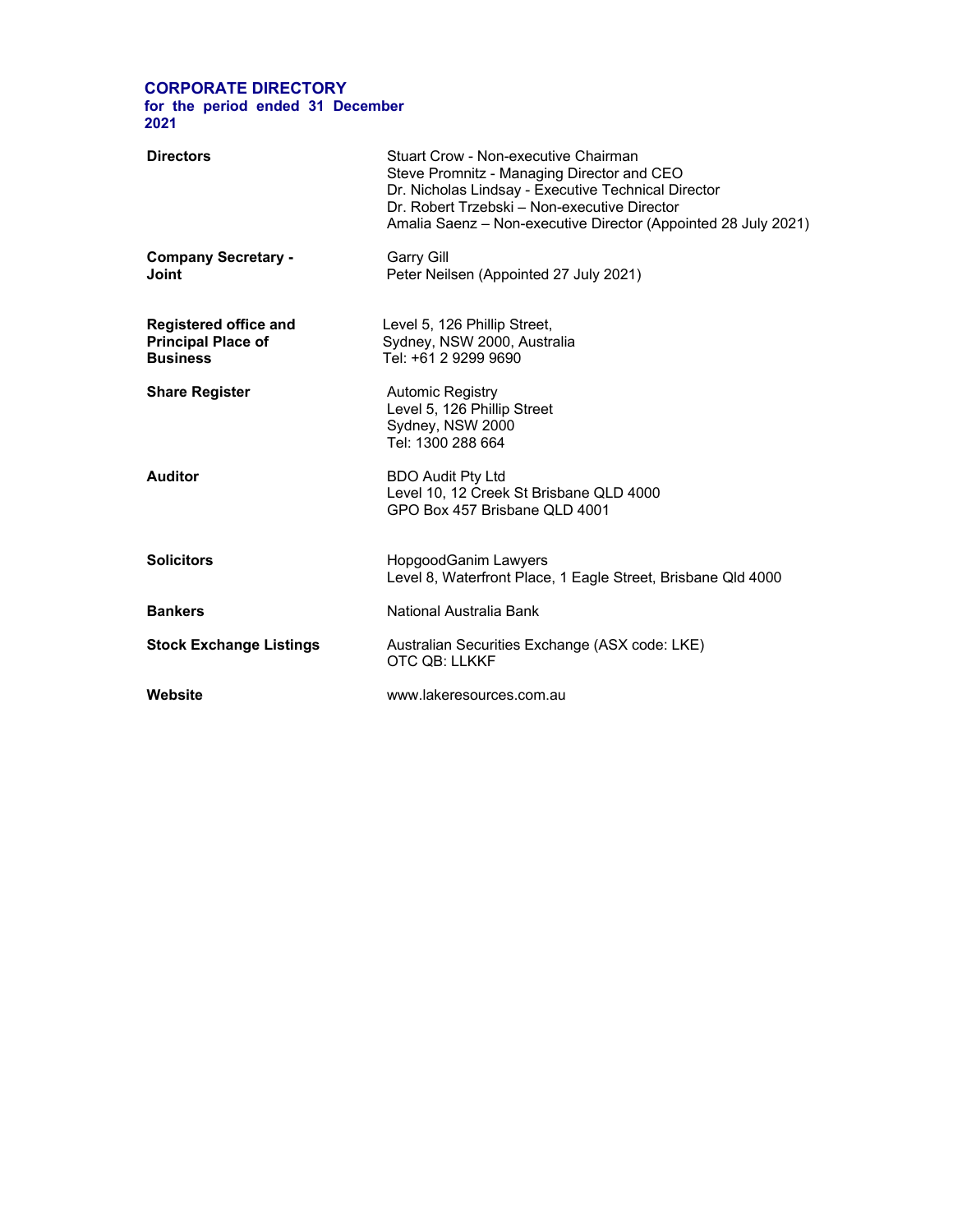## **CONTENTS**

| Directors Report                                           |                 |
|------------------------------------------------------------|-----------------|
| Auditor's Independence Declaration                         |                 |
| Statement of profit or loss and other comprehensive income | 9               |
| Statement of financial position                            | 10              |
| Statement of changes in equity                             | 11              |
| Statement of cash flows                                    | 12 <sup>2</sup> |
| Notes to the financial statements                          | 13              |
| Directors' declaration                                     | 26              |
| Independent Auditor's Report                               | 27              |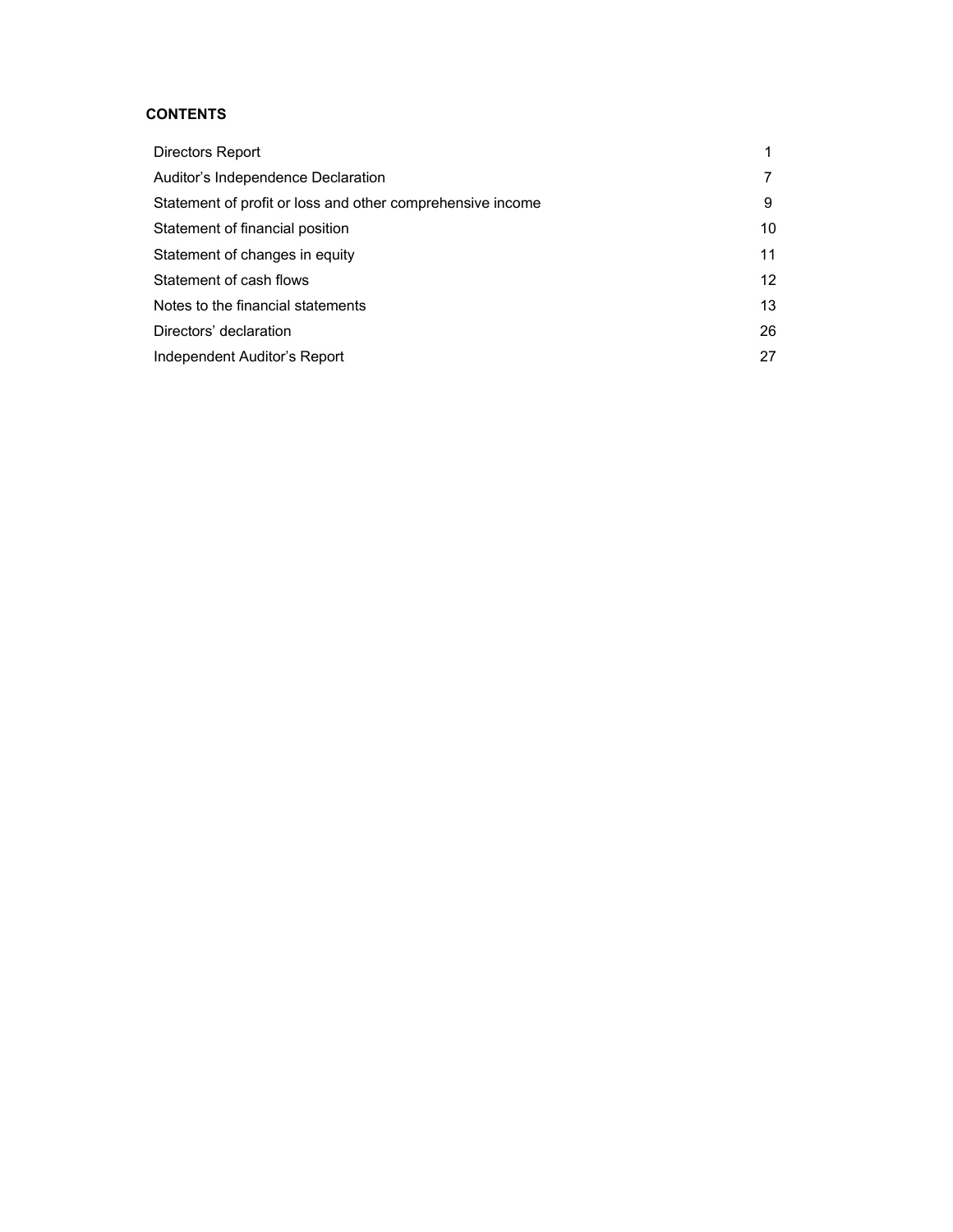The Directors present their report, together with the financial statements, on the Consolidated entity (referred to hereafter as 'Lake' or the 'Consolidated entity') consisting of Lake Resources NL (referred to hereafter as the Company or 'parent entity') and the entities it controlled at the end of, or during, the six months ended 31 December 2021.

#### **Directors**

The following persons were Directors of Lake Resources NL during the whole of the period and up to the date of this report, unless otherwise stated:

- S. Crow (Non-Executive Chairman)
- S. Promnitz (Managing Director)
- N. Lindsay (Executive Technical Director)
- R. Trzebski (Non- Executive Director)
- A. Saenz (Non-Executive Director Appointed 28 July 2021)

#### **Principal activities**

During the financial year the principal activities of the Consolidated entity consisted of:

- Exploration and development of lithium brine projects in Argentina.
- Exploration for minerals.

#### **Dividends**

There were no dividends paid, recommended or declared during the current or previous financial year.

#### **Review of Operations**

The loss for the consolidated entity after providing for income tax amounted to \$4,711,567 (2020: \$1,511,902).

#### **Corporate Strategy**

Lake Resources NL (ASX:LKE OTC:LLKKF) ("Lake" or the "Consolidated entity") is providing a clean solution to the delivery of high quality lithium into the tight supply chain of battery materials powering the energy transition. Lake uses disruptive, direct extraction technology from its partner, Lilac Solutions Inc in California (Lilac), for efficient production of high purity lithium with significant ESG benefits. No mining is involved in the brine processing.

Production from the flagship Kachi Lithium Brine Project is targeted to commence in 2024 at a rate of 50,000 tpa lithium carbonate. Kachi is indicatively financed into production with long dated low cost project finance from the UK Export Finance and Canada's EDC for approximately 70% of the total finance required for Kachi's development, subject to standard project finance terms.

Lake's development plan uses an efficient direct lithium extraction method (DLE) from our technology partner, Lilac, who is earning into the Kachi Project. This enables Lake Resources to be a cost competitive supplier of high-purity lithium carbonate that is able to come to market quickly at significant scale. The process generates strong ESG benefits, a low carbon (CO2) footprint, low water and low land use. High purity battery quality lithium carbonate (99.97% purity) has been produced (refer ASX announcement 20 Oct 2020) from product from pilot plant modules. This product performed successfully in NMC622-based lithium-ion battery test cells (refer ASX announcement 2 Mar 2020).

#### Target 100 Program:

Lake initiated an expansion and integration strategy in February 2022 to fast-track its portfolio of assets in Argentina (refer ASX announcement 14 Feb 2022). The TARGET 100 Program has the goal of producing annually 100,000 tonnes of high purity lithium chemical to market by 2030. TARGET 100 Program brings forward the development of Lake's 100 %-owned Olaroz, Cauchari and Paso lithium projects to ensure multi-asset lithium expansion to address the anticipated supply deficit of high purity lithium. A US\$15 million drilling and testing program has commenced across the three new lithium brine projects. A separate exploration and testing team dedicated to rapid development across these projects will be utilising the comprehensive data set developed during the Kachi project's direct extraction processing testwork.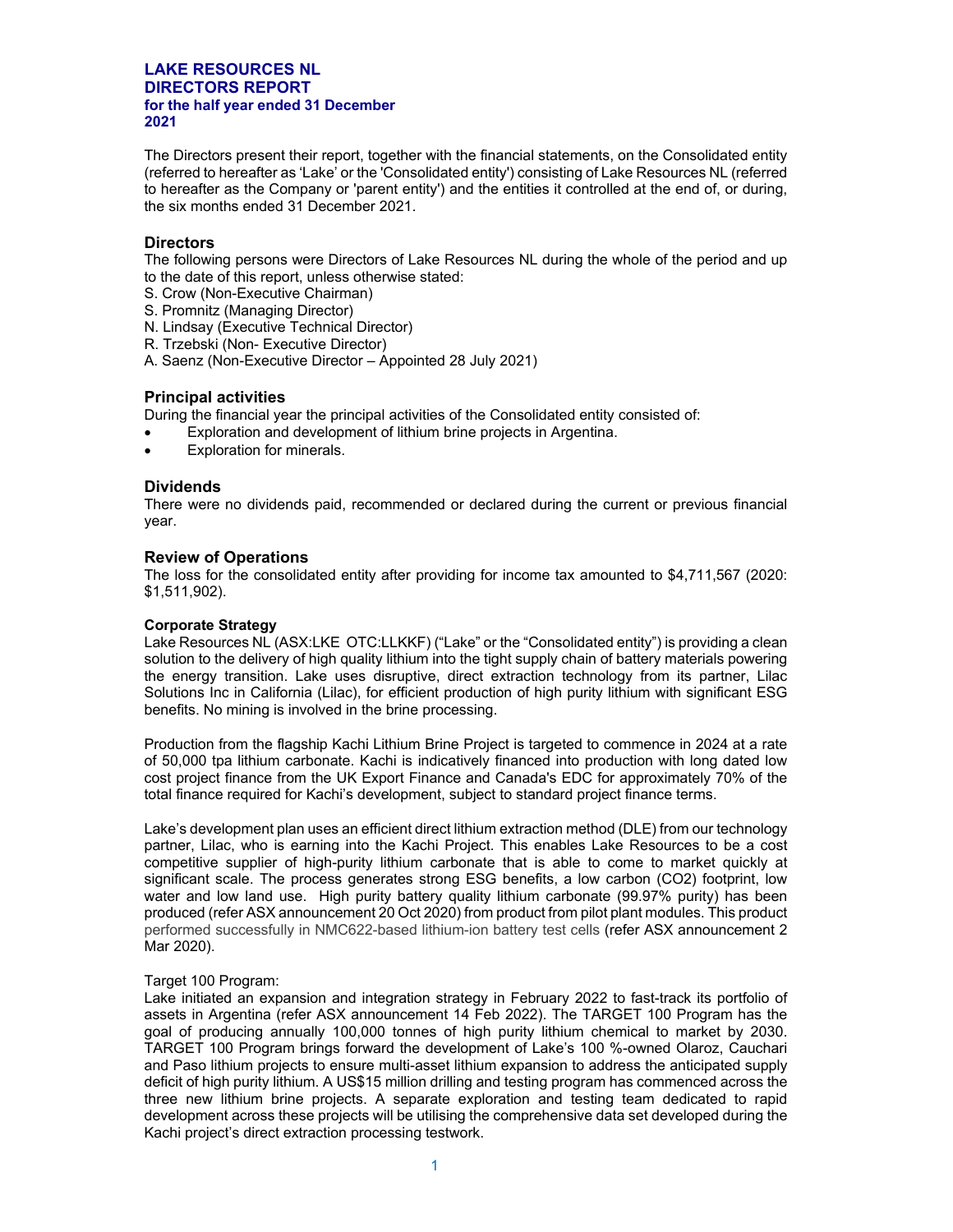#### *Operations*  **Overview of Operations for the Period**

#### *Kachi Lithium Brine Project - Catamarca Province, Argentina*

Lake Resources' Kachi Lithium Brine Project in Catamarca province, NW Argentina, covers a large lithium brine-bearing basin with 39 mining leases (74,000 hectares). Lake aims to develop the project into production of 50,000 tpa battery quality lithium carbonate in 2024 by using the efficient DLE method of ion exchange from Lilac Solutions.

Kachi has a large indicated and inferred resource of 4.4 Mt LCE (Indicated 1.0Mt, Inferred 3.4Mt) (refer ASX announcement 27 Nov 2018). Drilling continues to expand the resource (ASX announcement 15 Dec 2021).

Strong financial results from the Pre Feasibility Study (PFS) at 25,500tpa LCE show a project value NPV8 of US\$1.6 billion, a 35% IRR and high operating margins with an annual EBITDA of US\$260 million (refer ASX announcement 17 Mar 2021 and 28 April 2020). The capital cost (capex) estimate is US\$544 million, with an operating cost (opex) of US\$4178/tonne Li2CO3.

#### *Definitive Feasibility Study (DFS) increased to 50,000 tpa LCE*

The Definitive Feasibility Study (DFS) was expanded over the Kachi Lithium Brine Project, at 50,000tpa LCE, with Hatch as the lead consultant (ASX announcement 19 Jan 2022). Completion is targeted for end Q2, 2022. A change from the PFS is to use solar hybrid power aimed to deliver a low carbon footprint and lower operating costs. The Environmental and Social Impact Study (ESIA) progresses with Knight Piesold.

#### *Drilling at Kachi Reinforces Expansion to 50,000 tpa LCE*

Drilling to date at Kachi continues to reinforce prior lithium assay results and indicates lithium brines extend well beyond the limits of the current resource. Continued similar results would support future planned production targets for the Kachi Project (refer ASX announcement 15 Dec 2021). A 1200m, four well diamond drill programme is underway and will be expanded in 2022, with additional rotary drill rigs, with the intention to upgrade the resource to a higher category and expand the resource (see ASX announcement 7 July 2021), to support the completion of the Definitive Feasibility Study (DFS) and the final investment decision (FID) on Kachi. A water well rig has completed three wells exploring process water options. A further rig is planned for production well drilling in coming months.

#### *Lilac Partnership to earn into Kachi Project*

Lake formally partnered with Lilac for the technology and funding to develop the Kachi Project (refer ASX announcement 22 September 2021). Under the agreement, Lilac will contribute technology, engineering teams, and an on-site demonstration plant, earning in to a maximum 25% stake in Lake's Kachi project based on performance-based milestones.

Lilac, after earning its interest in Kachi, will be expected to fund approximately US\$50 million, equivalent to its pro rata share of future development costs - aligning innovation, funding, development, and production. Lilac can earn in to Kachi in the following stages:

Stage 1: Lilac will earn 10% project equity on committing to fund at its cost the completion of testing of its technology for the Kachi project in accordance with an agreed timeline.

Stage 2: Lilac will earn a further 10% on satisfying all agreed testing criteria using the demonstration plant at the Kachi Project in accordance with an agreed timeline.

Stage 3: Lilac may earn a further 5% on refined lithium chemical product from Kachi achieving the highest agreed qualification standards with certain potential offtake partners.

#### Other Key Terms:

Lilac will provide technology services and its proprietary ion-exchange materials for the life of the project, subject to meeting the testing criteria and certain agreements being finalized and entered into. Both Lake and Lilac will have pre-emptive rights in respect of each other's interests. Lake has certain buy back rights if Lilac does not meet agreed testing criteria or if an acceptable services agreement cannot be agreed with Lilac within an agreed timeline The stages and milestones for Lilac to earn in to Kachi are set out in ASX announcement 22 Sept 2021.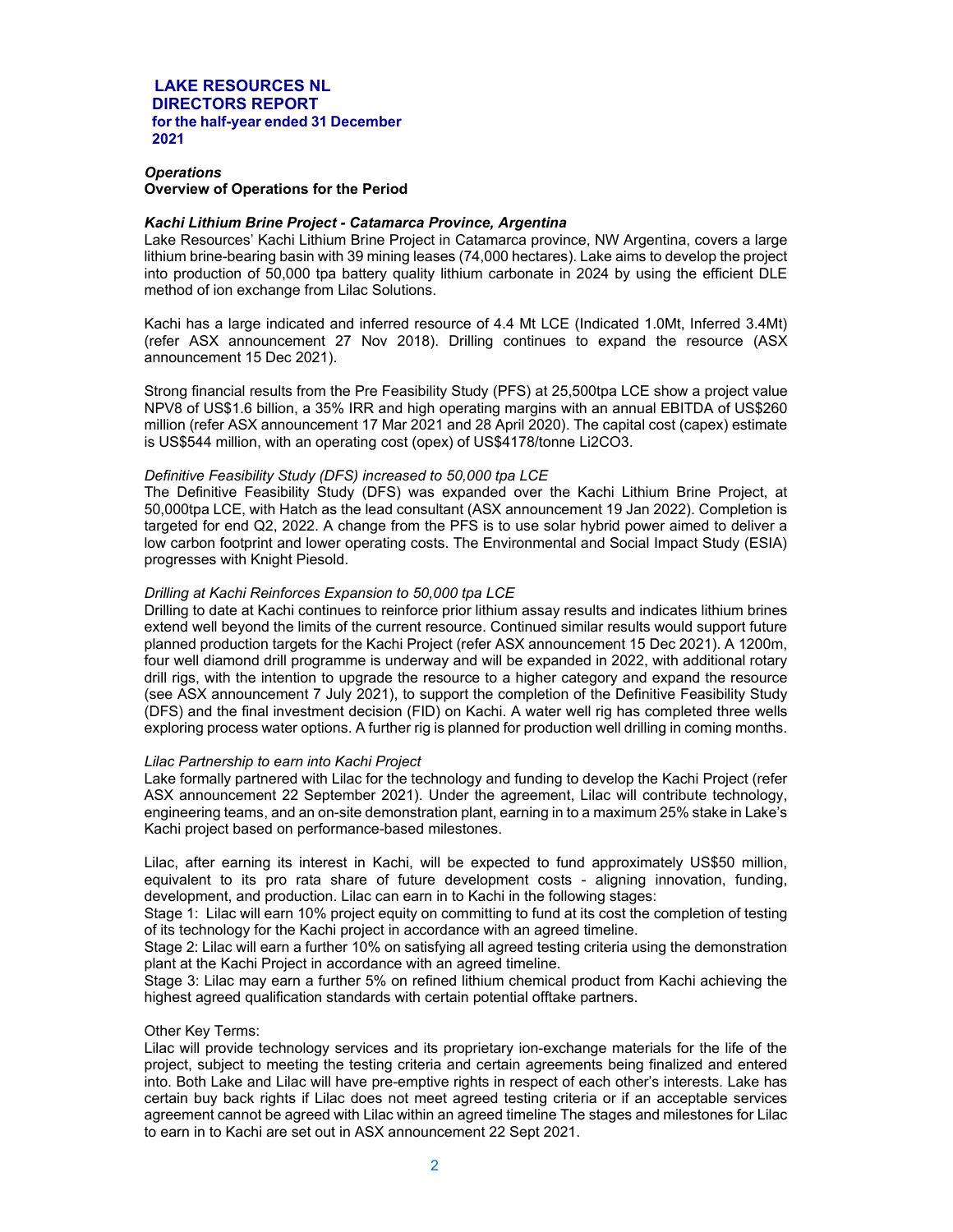#### *Project Finance available for 70% of total, indicatively*

The UK Export Finance (UKEF), the Export Credit Agency (ECA) of the United Kingdom, provided a strong Expression of Interest to support approximately 70% of the total finance required for Lake's Kachi Project, subject to standard project finance terms, including, among others, suitable structured offtake contracts, the successful completion of Kachi's Definitive Feasibility Study (DFS), and an Environmental and Social Impact Assessment (ESIA) to Equator Principles (refer ASX announcement 11 August 2021).

The ECA led project finance will deliver a significantly lower cost of capital than traditional financing structures, with the principal repaid over an 8.5-year period post-construction.

UKEF indicated that debt finance is available to support expanded production to 51,000 tpa of high purity lithium carbonate equivalent. UKEF's Expression of Interest will encourage a UK-led sourcing strategy while allowing flexibility for other leading ECAs to participate.

Canada's Export Credit Agency, EDC, provided a Letter of Interest to potentially work alongside UKEF to support approximately 70% of the total finance required for Lake's Kachi Project, subject to similar standard project finance terms as UKEF (refer ASX announcement 28 September 2021). EDC indicated the ability to provide direct lending to the project up to US\$100 million, subject to sourcing requirements. Such direct lending would be at the attractive OECD Fixed Commercial Interest Reference Rate ("CIRR") applicable at the date of signing, which is currently 1.77% fixed for the life of the loan. Approximately two-thirds of the debt finance could be provided at the OECD CIRR interest rate.

#### *Resource Statement*

The table below (Table 1) outlines the resource reported on 27 November 2018 in accordance with the JORC Code (2012) and estimated by a Competent Person as defined by the JORC Code. The resource estimate has not changed materially from November 2018 to 31 December 2020.

| <b>RESOURCE ESTIMATE KACHI</b>                |                                       |                  |                 |            |                       |            |
|-----------------------------------------------|---------------------------------------|------------------|-----------------|------------|-----------------------|------------|
|                                               |                                       | <b>Indicated</b> | <b>Inferred</b> |            | <b>Total Resource</b> |            |
| Area $km2$                                    |                                       | 17.10            | 158.30          |            | 175.40                |            |
| Aquifer volume km <sup>3</sup>                |                                       | 6                |                 | 41         | 47                    |            |
| Brine volume km <sup>3</sup>                  |                                       | 0.65             |                 | 3.2        |                       | 3.8        |
| Mean drainable porosity<br>% (Specific yield) |                                       | 10.9             | 7.5             |            | 7.9                   |            |
| Element                                       | Li                                    | K                | Li              | K          | Li                    | K          |
| Weighted<br>mean<br>concentration mg/L        | 289                                   | 5,880            | 4,180<br>209    |            | 211                   | 4380       |
| Resource tonnes                               | 188,000                               | 3,500,000        | 638,000         | 12,500,000 |                       | 16,000,000 |
| <b>Lithium Carbonate</b>                      |                                       |                  |                 |            |                       |            |
| <b>Equivalent tonnes</b>                      |                                       | 1,005,000        | 3,394,000       |            | 4,400,000             |            |
| <b>Chloride</b><br>Potassium<br>tonnes        | 30,700,000<br>6,705,000<br>24,000,000 |                  |                 |            |                       |            |

### **Table 1: Kachi Mineral Resource Estimate - November 2018 (JORC Code 2012 Ed.)**

Lithium is converted to lithium carbonate (Li2CO3) with a conversion factor of 5.32 Potassium is converted to potassium chloride (KCl) with a conversion factor of 1.91 Mg/Li ratio averages 4.7

*Competent Person's Statement – Kachi Lithium Brine Project* 

*Andrew Fulton is an employee of Groundwater Exploration Services Pty Ltd and an independent consultant to* 

*The information contained in this report relating to Exploration Results has been compiled by Mr Andrew Fulton. Mr Fulton is a Hydrogeologist and a Member of the Australian Institute of Geoscientists and the Association of Hydrogeologists. Mr Fulton has sufficient experience that is relevant to the style of mineralisation and type of deposit under consideration and to the activity being undertaken to qualify as a competent person as defined in the 2012 edition of the Australasian Code for Reporting of Exploration Results, Mineral Resources and Ore Reserves.*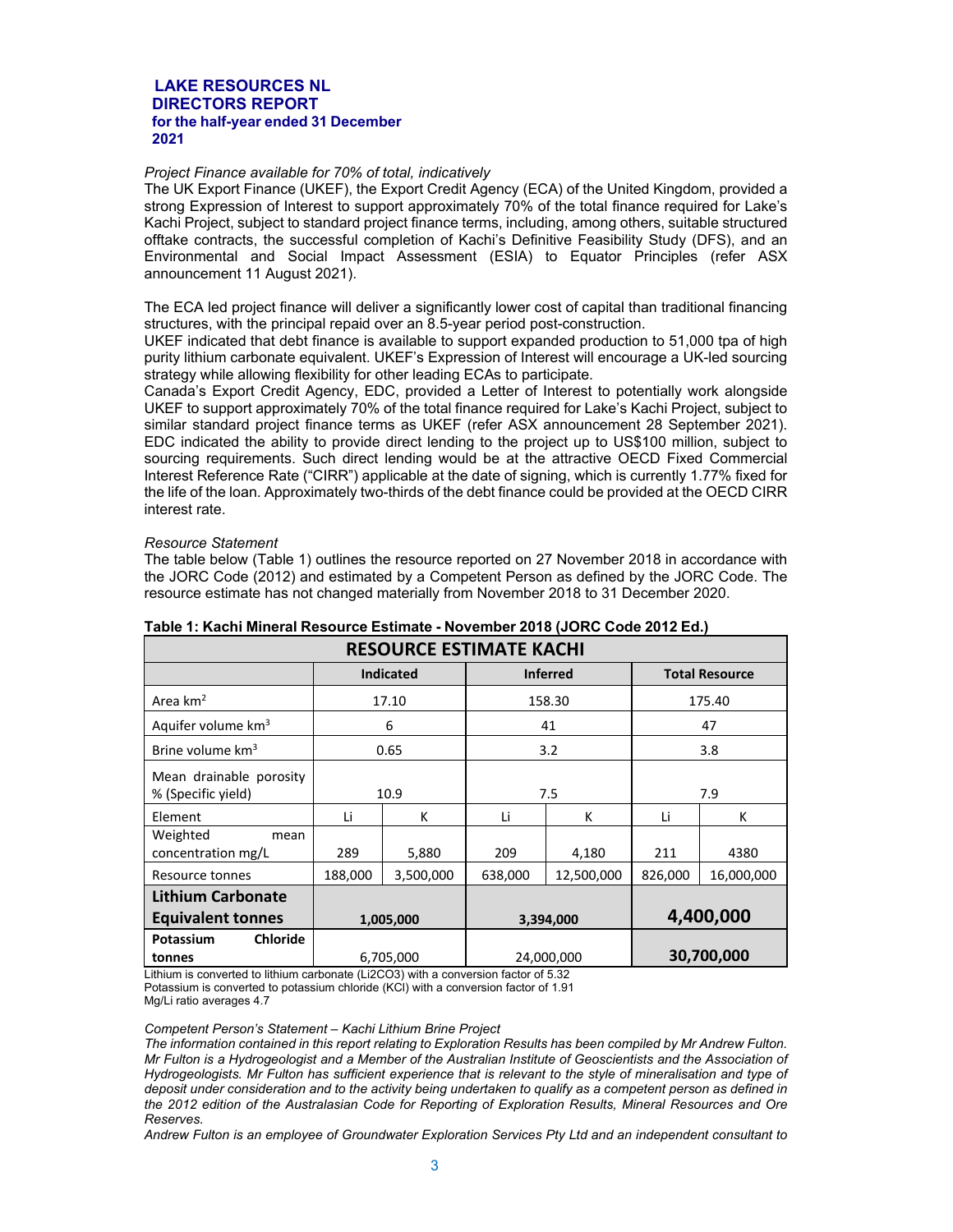*Lake Resources NL. Mr Fulton consents to the inclusion in this announcement of this information in the form and context in which it appears. The information is repeated in an ASX announcement on 20 November 2018 by Lake Resources and is an accurate representation of the available data from initial exploration at the Kachi project* 

#### **Olaroz, Cauchari & Paso Lithium Brine Projects - Jujuy Province, Argentina**

Lake owns three lithium brine projects, Cauchari, Olaroz and Paso, over 47,000 hectares in Jujuy Province in north-west Argentina. Lake aims to develop these projects to become a multi-asset producer by drilling and sample testing prior to anticipated additional feasibility studies. Drilling commenced at Olaroz, where the leases extend over 30 kilometres east and north of the adjoining Olaroz lithium production site.

A US\$15 million drilling and testing program started early February 2022 with a 10 hole 4000m drill program spread across the three projects, which commenced in the northern areas of the Olaroz leases (refer ASX announcement 14 Feb 2022). Direct lithium extraction methods will be tested on brines. Brines produced from drilling at Cauchari, Olaroz and Paso will be sampled and tested with environmentally friendly direct lithium extraction methods, similar to previous work conducted on Kachi project lithium brines. This will be followed by a scoping study to for future production, including environmental impact studies and drilling for a resource statement and pre-feasibility study work.

Lake has previously confirmed multiple high-grade lithium brines zones in drilling in 2019 at the Cauchari Project (refer ASX announcement 23 Aug 2019). The higher-grade results averaged 493 mg/L lithium over 343m (from 117m to 460m), up to 540 mg/L. This drilling confirmed similar grades and lithium brines extending into Lake's properties from the adjoining Ganfeng/Lithium Americas JV production development at Cauchari.

#### *Impact of COVID-19 on Operations*

The impact of the Coronavirus (COVID-19) pandemic is easing substantially and while it has been financially neutral for the Consolidated entity up to 31 December 2021, it is not practicable to estimate the potential impact, positive or negative, after the reporting date. The situation continues to improve but will be dependent on measures imposed by the Australian Government, the Argentine Government, and other countries, such as the timely provision of vaccinations, maintaining social distancing requirements, quarantine, travel restrictions and any ongoing economic stimulus that may be provided.

#### **Significant changes in the state of affairs**

Equity capital raisings were conducted during the financial year to sustain the development of the Kachi Project.

On the 28 July 2021 Lake announced a pro-rata non-renounceable issue to Eligible Shareholders of one free Bonus Option for every ten Shares held on the Record Date of 24 August 2021 at the Exercise Price of \$0.35 per Bonus Option (Bonus Option Offer),to be exercised before 5:00pm on the Bonus Option Expiry Date (15 October 2021). One further free Additional Option at the Exercise Price of \$0.75 per Additional Option was provided for every Bonus Option exercised prior to the Bonus Option Expiry Date of 15 October 2021 (Additional Option Offer) to be exercised by the Additional Option Expiry Date (15 June 2022).

On 30 August 2021, 110,416,119 Bonus Options were issued at the Exercise Price of \$0.35 per Bonus Option and an Expiry Date of 15 October 2021. In late October 2021, the conversion was completed of one free Bonus Option for every ten Shares held on 24 August 2021 by Eligible Shareholders at the Exercise Price of \$0.35 per Bonus Option of which approximately 78 % were converted (86,094,394 new LKE shares), providing A\$29.2 million to the cash position of the Company.

Further 1-for-1 unlisted Additional Bonus Options were issued (86,096,394 listed options; security code LKEOC), with an exercise price of A\$0.75 and an expiry date of 15 June 2022. These Additional Options have been listed and if converted, would add a further A\$64 million to cash reserves by end June 2022.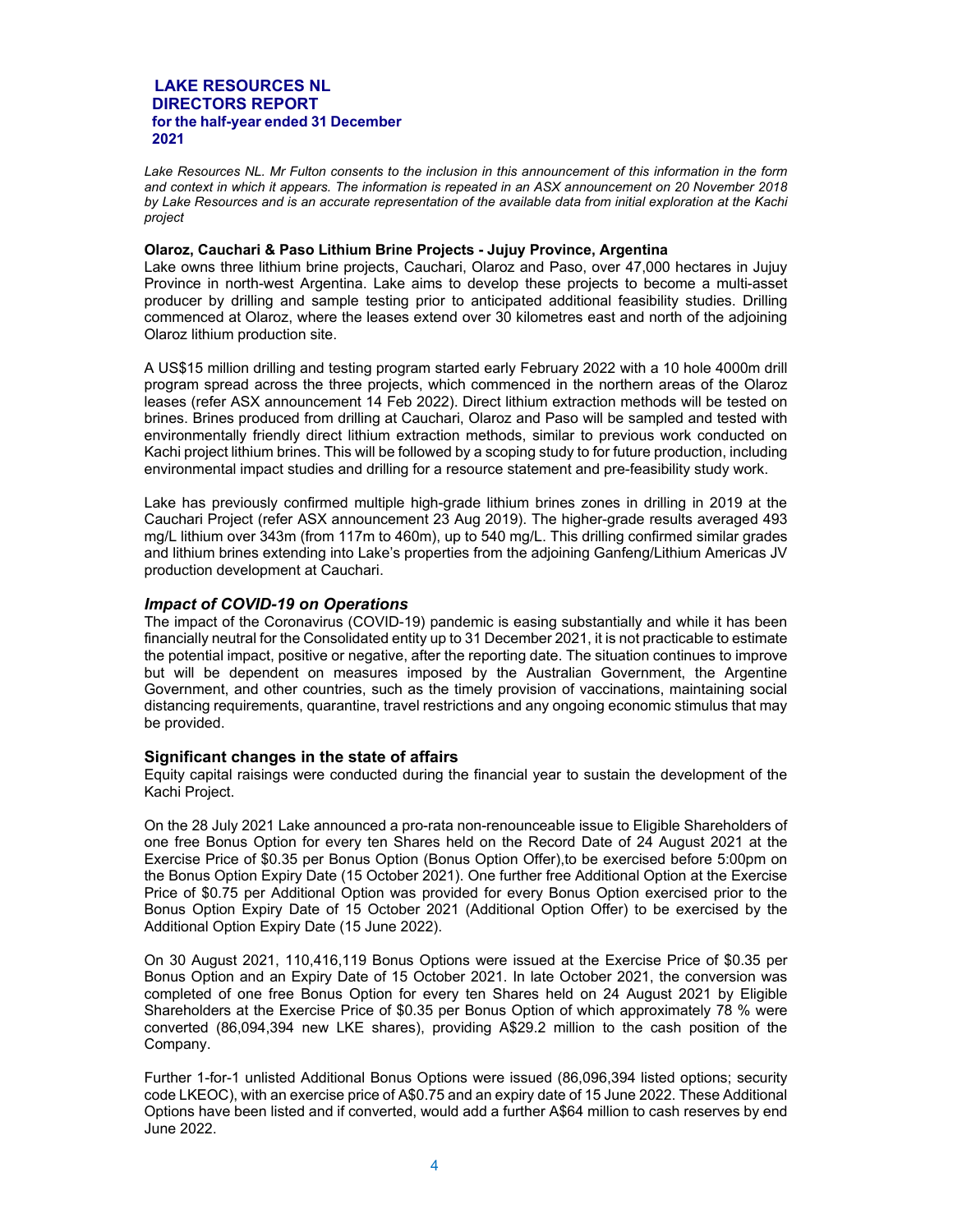#### **Matters subsequent to the end of the financial year**

On 19 January 2022 the Company announced that planned production at its' flagship Kachi Lithium Brine Project, will be set at 50,000 tonnes/year (tpa) lithium carbonate in the Definitive Feasibility Study (DFS). Previous to this announcement, planned production was set at 25,000 tonnes/year (tpa) lithium carbonate as a base case for the DFS, based on the outcomes of the prior PreFeasibility Study. The DFS will be expanded from 25,500 tpa LCE to 50,000 tpa LCE, underpinned by an anticipated increased resource estimate from drilling results (ASX announcement 15 Dec 2021, 7 July 2021).

The above formal decision has been driven by:

1. the increasing demand by prospective offtake partners for a secure supply chain of environmentally friendly high purity lithium carbonate;

2. the indicative support to fund the project by Export Credit Agencies and the international bank panel. The UK and Canada Export Credit Agencies have already indicated a willingness to project debt finance around 70 percent of the project's capital requirements (ASX announcement 11 Aug 2021);

3. the supportive investment policies of the Argentine Government who have announced a process to lower export taxes as part of the Strategic Plan for Mining Development;

4. the confidence of technology partner Lilac Solutions that its modular direct lithium extraction technology is scalable and cost effective.

On 14 February 2022 the Company initiated bringing forward a US\$15 million program across its three 100-percent owned projects - Olaroz, Cauchari and Paso - for drilling and brine testing to fasttrack these projects into feasibility studies in the TARGET 100 Program. The Company has initiated an expansion and integration strategy to fast-track its portfolio of assets in Argentina to deliver the TARGET 100 Program – being the aspirational goal to produce annually 100,000 tonnes of high purity lithium to market by 2030.

During the period since 31 December 2021 to the date of this report, the Company continued with its capital raising via the Additional Bonus Options issue (86,096,394 listed options; security code LKEOC), with an exercise price of A\$0.75 and an expiry date of 15 June 2022. If fully converted, this will add a further A\$64 million to the Company's cash reserves by mid 2022, prior to the final investment decision on the Kachi Project.

On 24 February 2022, further to the announcements made by the Company on 25 January 2022 and in regard to the issue of 62,500,000 options to be issued to institutional investors as attaching options as part of a placement to those investors, the Company attaches cleansing notices in relation to the issue of shares on exercise certain of these options (Shares) on 17 September 2021, 14 October 2021, 18 October 2021 and 21 October 2021 (Issue Dates) as required by section 708A of the Corporations Act 2001 (Cth) (Corporations Act). Due to an administrative oversight, the Company inadvertently did not lodge the section 708A cleansing notices within 5 business days of the Issue Dates in relation to the Shares. The Company advises that some of the Shares may have been offered for sale, sold or re-sold to investors in technical breach of section 707(3) of the Corporations Act. The Company applied to the Court (Court) for orders under section 1322 of the Corporations Act providing for an extension of time to lodge the attached cleansing notices and deem it to be effective from the Issue Dates. The Court has made such orders on 28 February 2022 and as such, persons who have purchased the Shares on or after the Issue Dates (who may wish to sell) will be entitled to rely on the cleansing notice. The Company has advised ASIC and ASX of this oversight and of the Court Orders (see ASX announcement 28 February 2022).

On 7 March 2022 the company issued 40,000,000 fully paid ordinary shares at a price of \$0.975 to raise \$39,000,000 before costs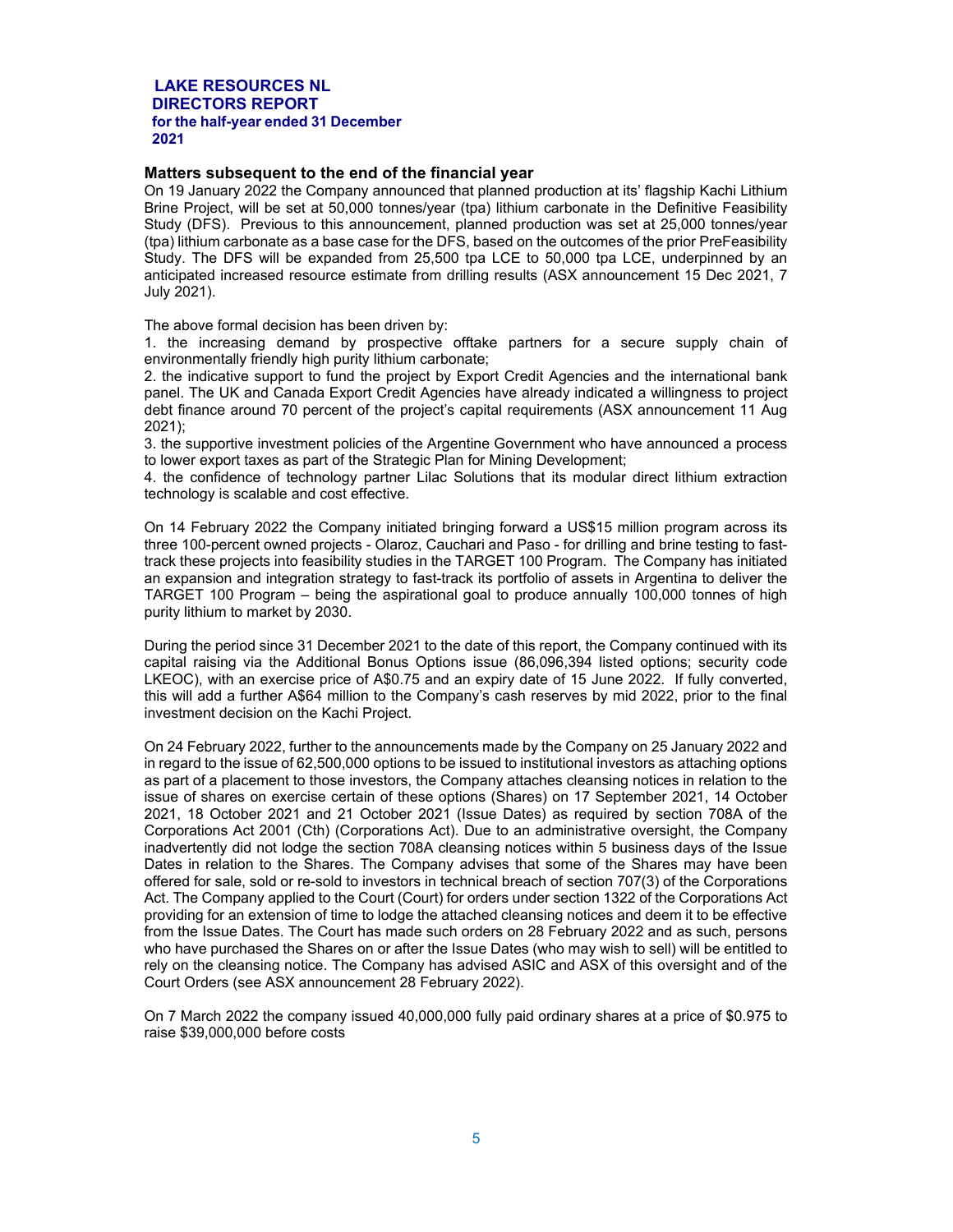#### **Auditor's independence declaration**

A copy of the auditor's independence declaration as required under section 307C of the Corporations Act 2001 is set out immediately after this directors' report.

This report is made in accordance with a resolution of directors, pursuant to section 298(2)(a) of the Corporations Act 2001.

On behalf of the directors

Steve Promnitz **Director** 14 March 2022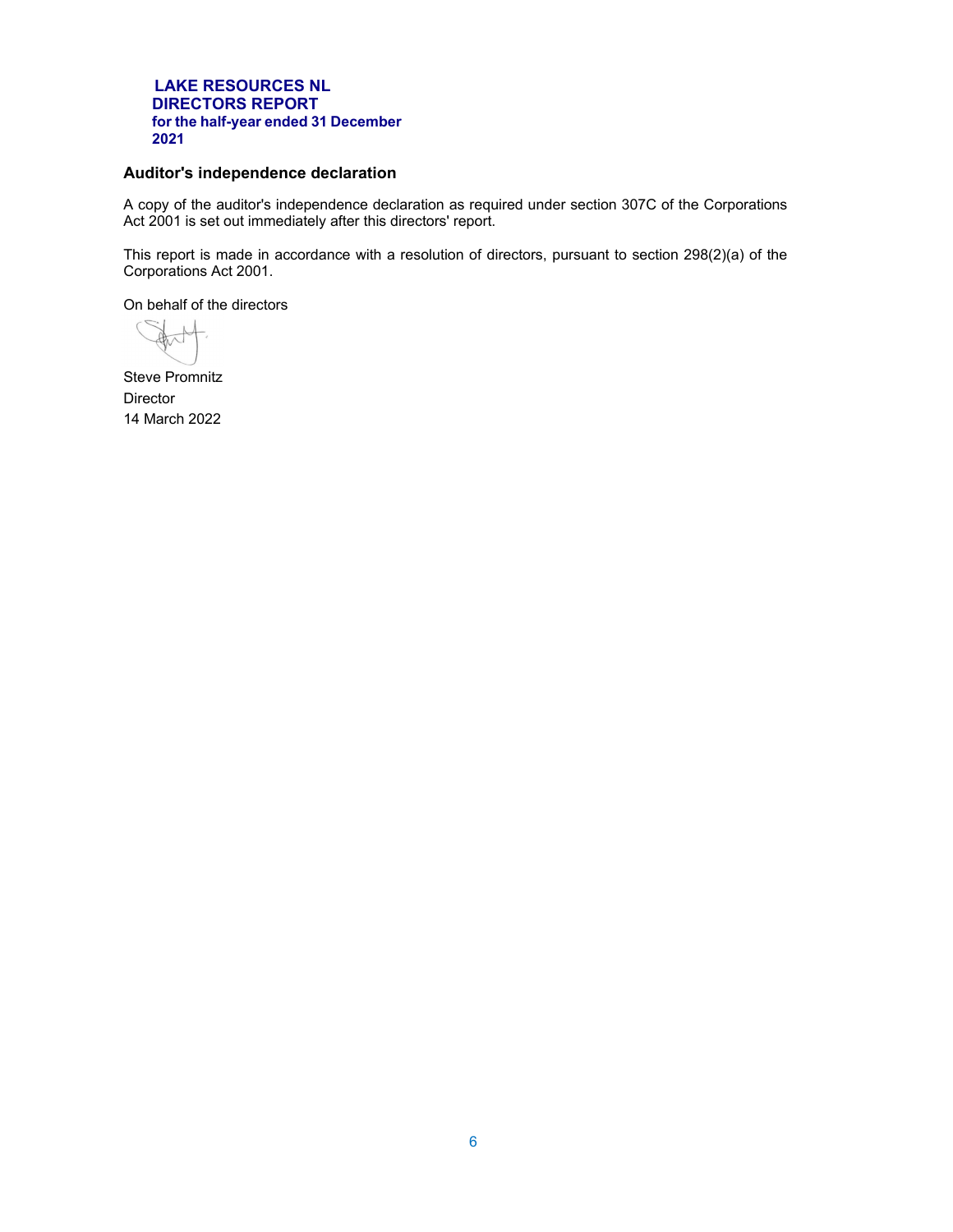#### AUDITOR'S INDEPENDENCE DECLARATION



Tel: +61 7 3237 5999 Fax: +61 7 3221 9227 **www.bdo.com.au** 

Level 10, 12 Creek St Brisbane QLD 4000 GPO Box 457 Brisbane QLD 4001 Australia

### **DECLARATION OF INDEPENDENCE BY RICHARD SWABY TO THE DIRECTORS OF LAKES RESOURCES NL**

As lead auditor for the review of Lakes resources NL for the half-year ended 31 December 2021, I declare that, to the best of my knowledge and belief, there have been:

- 1. No contraventions of the auditor independence requirements of the *Corporations Act 2001* in relation to the review; and
- 2. No contraventions of any applicable code of professional conduct in relation to the review.

This declaration is in respect of Lake Resources NL and the entities it controlled during the period.

Rufwalry

**R M Swaby**  Director

**BDO Audit Pty Ltd**

Brisbane, 14 March 2022

BDO Audit Pty Ltd ABN 33 134 022 870 is a member of a national association of independent entities which are all members of BDO Australia Ltd ABN 77 050 110 275, an Australian company limited by guarantee. BDO Audit Pty Ltd and BDO Australia Ltd are members of BDO International Ltd, a UK company limited by guarantee, and form part of the international BDO network of independent member firms. Liability limited by a scheme approved under Professional Standards Legislation.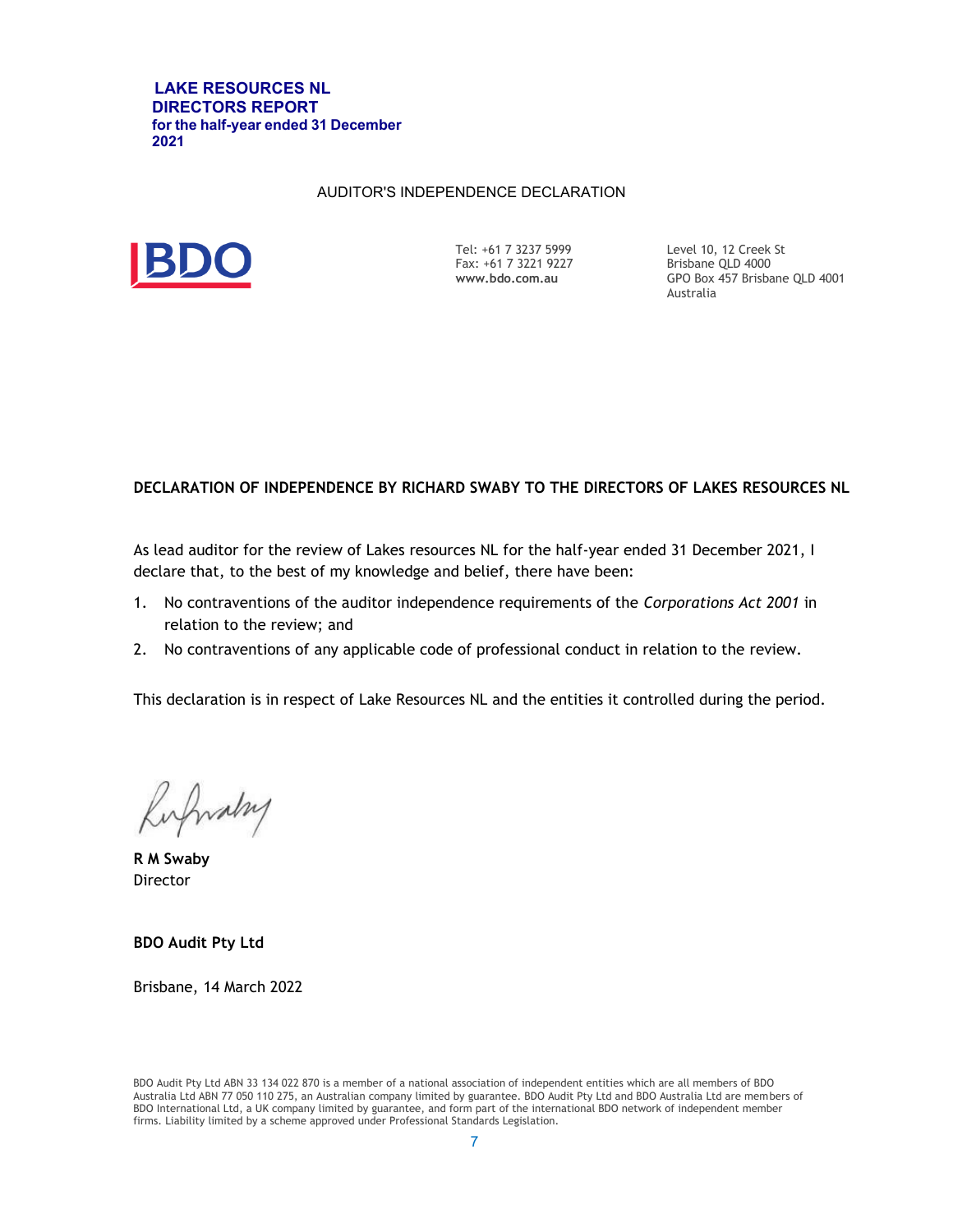# **FINANCIAL STATEMENTS**

for the half year ended 31 December 2021

#### **General information**

The financial statements cover Lake Resources NL as a Consolidated entity consisting of Lake Resources NL and the entities it controlled at the end of, or during, the year. The financial statements are presented in Australian dollars, which is Lake Resources NL's functional and presentation currency.

Lake Resources NL is a listed public Company limited by shares, incorporated and domiciled in Australia. Its' registered office and principal place of business is:

Level 5, 126 Phillip Street SYDNEY NSW 2000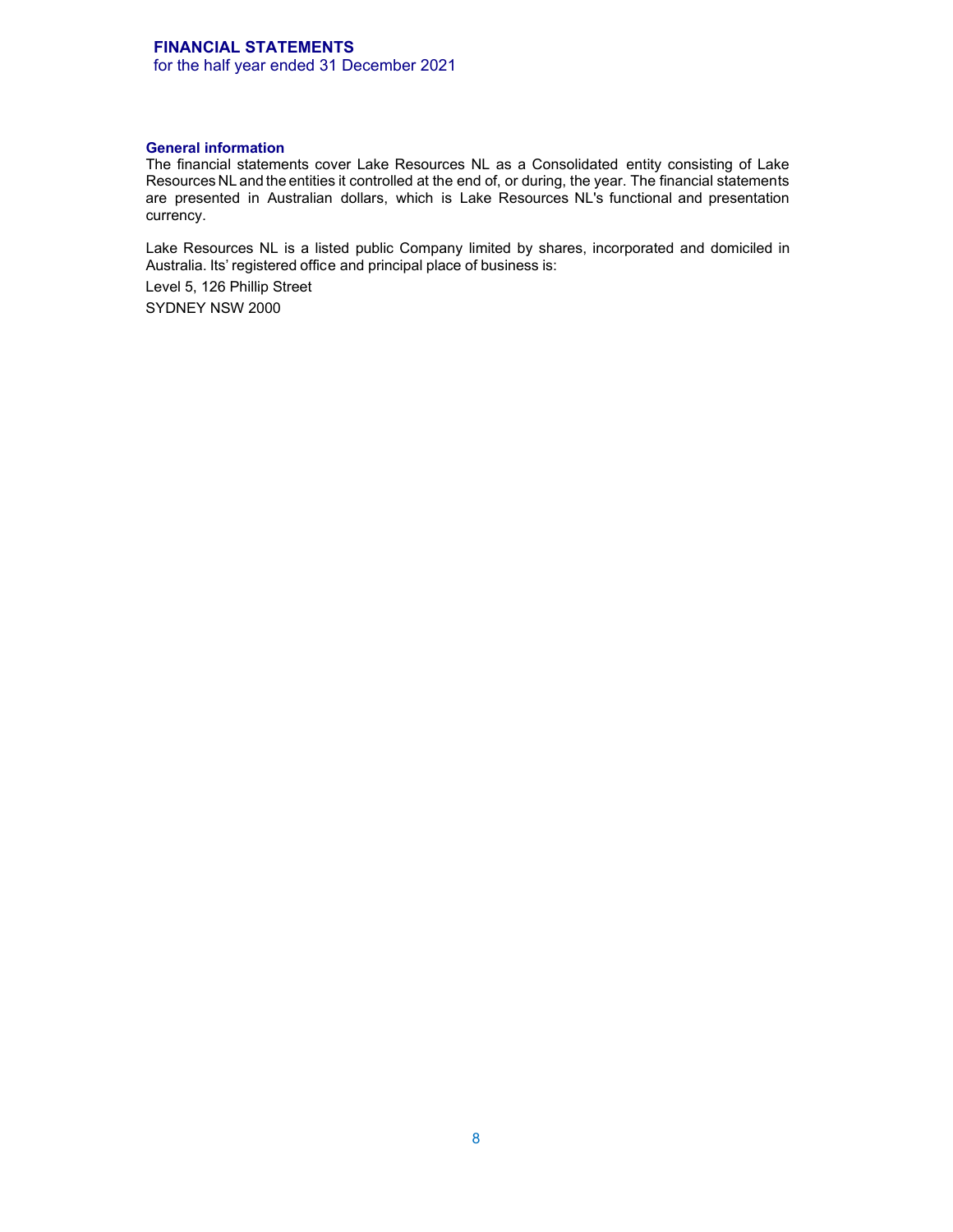# **LAKE RESOURCES NL Statement of Profit or Loss and Other Comprehensive Income for the half year ended 31 December 2021**

|                                                                                                    |             | <b>Consolidated</b> |                     |
|----------------------------------------------------------------------------------------------------|-------------|---------------------|---------------------|
|                                                                                                    | <b>Note</b> | 31 December<br>2021 | 31 December<br>2020 |
|                                                                                                    |             | \$                  | \$                  |
| <b>Expenses</b>                                                                                    |             |                     |                     |
| Corporate expenses                                                                                 | 4           | (1,457,543)         | (470, 159)          |
| Administrative expenses                                                                            |             | (214, 949)          | (35, 750)           |
| Depreciation and amortisation expense                                                              |             | (2,000)             | (335)               |
| Exploration expenditure impaired                                                                   |             |                     | (301, 631)          |
| Employee benefit expenses                                                                          |             | (647, 424)          | (281, 542)          |
| Share based payments expense                                                                       | 10          | (727, 186)          |                     |
| Consultancy and legal costs                                                                        |             | (680, 073)          | (200, 327)          |
| Non recoverable VAT                                                                                |             |                     | (235,003)           |
| Foreign exchange loss                                                                              |             | (980, 804)          | 40,345              |
| Finance costs                                                                                      |             | (1,588)             | (27,500)            |
| Loss before income tax expense                                                                     |             | (4,711,567)         | (1,511,902)         |
| Loss after income tax expense for the half year<br>attributable to the owners of Lake Resources NL |             | (4,711,567)         | (1,511,902)         |
| Other comprehensive income for the half year, net of<br>tax                                        |             |                     |                     |
| Foreign currency translation                                                                       |             | 91,126              | (299, 198)          |
| Total comprehensive income for the half year<br>attributable to the owners of Lake Resources NL    |             | (4,620,441)         | (1, 811, 100)       |
|                                                                                                    |             | <b>Cents</b>        | <b>Cents</b>        |
| Basic earnings per share                                                                           | 9           | (0.43)              | (0.19)              |
| Diluted earnings per share                                                                         | 9           | (0.43)              | (0.19)              |

*The above statement of profit or loss and other comprehensive income should be read in conjunction with the accompanying notes*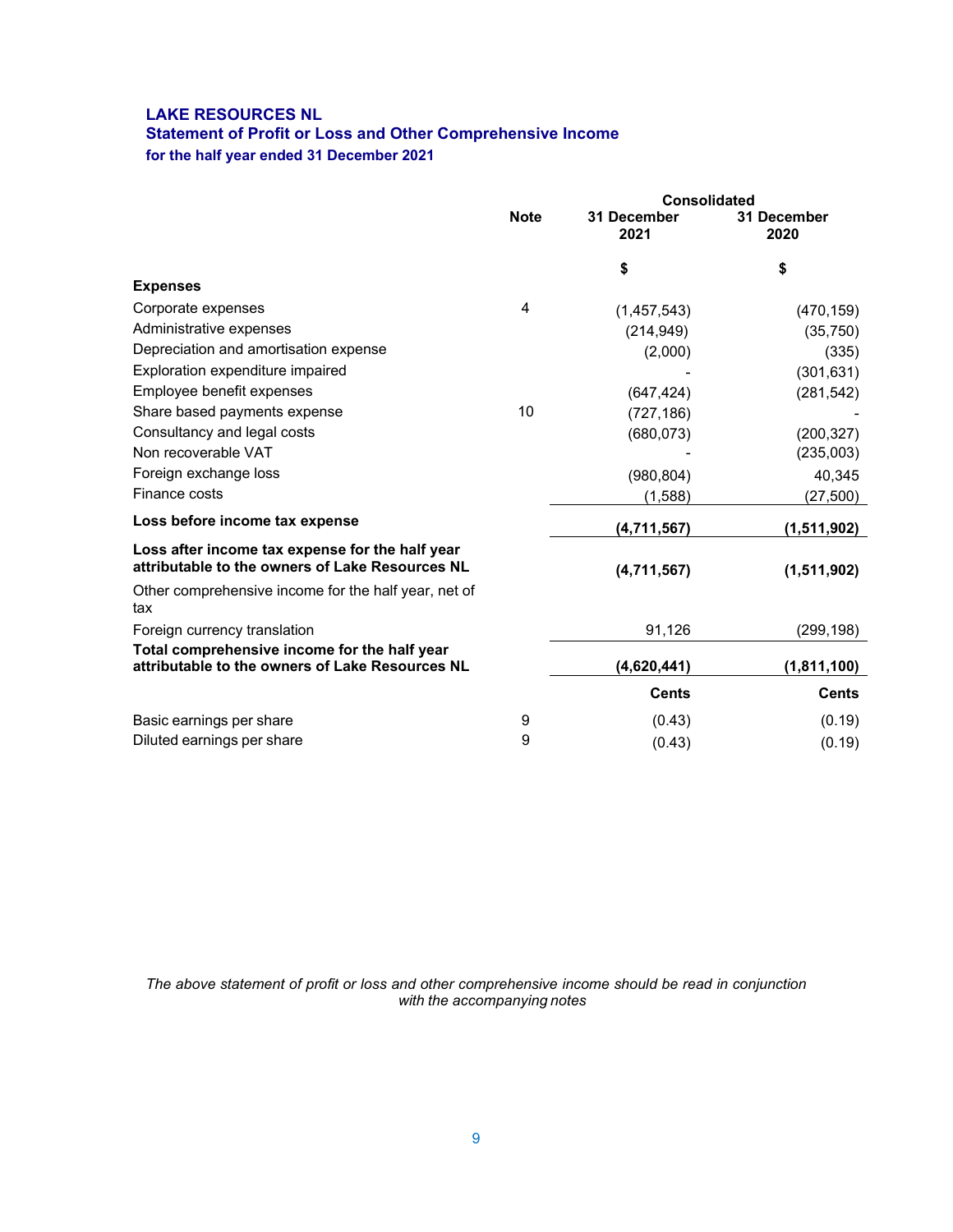#### **LAKE RESOURCES NL Statement of Financial Position As at 31 December 2021**

|                                      |                | <b>Consolidated</b> |                 |  |
|--------------------------------------|----------------|---------------------|-----------------|--|
|                                      | <b>Note</b>    | 31 December<br>2021 | 30 June<br>2021 |  |
|                                      |                | \$                  | \$              |  |
| <b>Assets</b>                        |                |                     |                 |  |
| <b>Current assets</b>                |                |                     |                 |  |
| Cash and cash equivalents            |                | 71,034,797          | 25,657,074      |  |
| Trade and other receivables          |                | 621,753             | 278,079         |  |
| Other current assets                 |                | 362,173             | 166,996         |  |
| <b>Total current assets</b>          |                | 72,018,723          | 26,102,149      |  |
| <b>Non-current assets</b>            |                |                     |                 |  |
| Property, plant and equipment        |                | 231,419             | 79,941          |  |
| Exploration and evaluation           | 5              | 24,328,878          | 21,736,854      |  |
| <b>Total non-current assets</b>      |                | 24,560,297          | 21,816,795      |  |
| <b>Total assets</b>                  |                | 96,579,020          | 47,918,944      |  |
| <b>Liabilities</b>                   |                |                     |                 |  |
| <b>Current liabilities</b>           |                |                     |                 |  |
| Trade and other payables             |                | 1,040,349           | 790,551         |  |
| Employee benefits                    |                | 59,800              | 229,124         |  |
| <b>Total current liabilities</b>     |                | 1,100,149           | 1,019,675       |  |
| <b>Non-Current liabilities</b>       |                |                     |                 |  |
| Employee benefits                    |                | 42,500              | 27,998          |  |
| <b>Total non-current liabilities</b> |                | 42,500              | 27,998          |  |
| <b>Total liabilities</b>             |                | 1,142,649           | 1,047,673       |  |
| <b>Net assets</b>                    |                | 95,436,371          | 46,871,271      |  |
| <b>Equity</b>                        |                |                     |                 |  |
| Issued capital                       | 6              | 115,538,995         | 65,748,642      |  |
| Reserves                             | $\overline{7}$ | 3,811,432           | 3,364,591       |  |
| <b>Accumulated losses</b>            |                | (23, 914, 056)      | (22, 241, 962)  |  |
| <b>Total equity</b>                  |                | 95,436,371          | 46,871,271      |  |

*The above statement of financial position should be read in conjunction with the accompanying notes*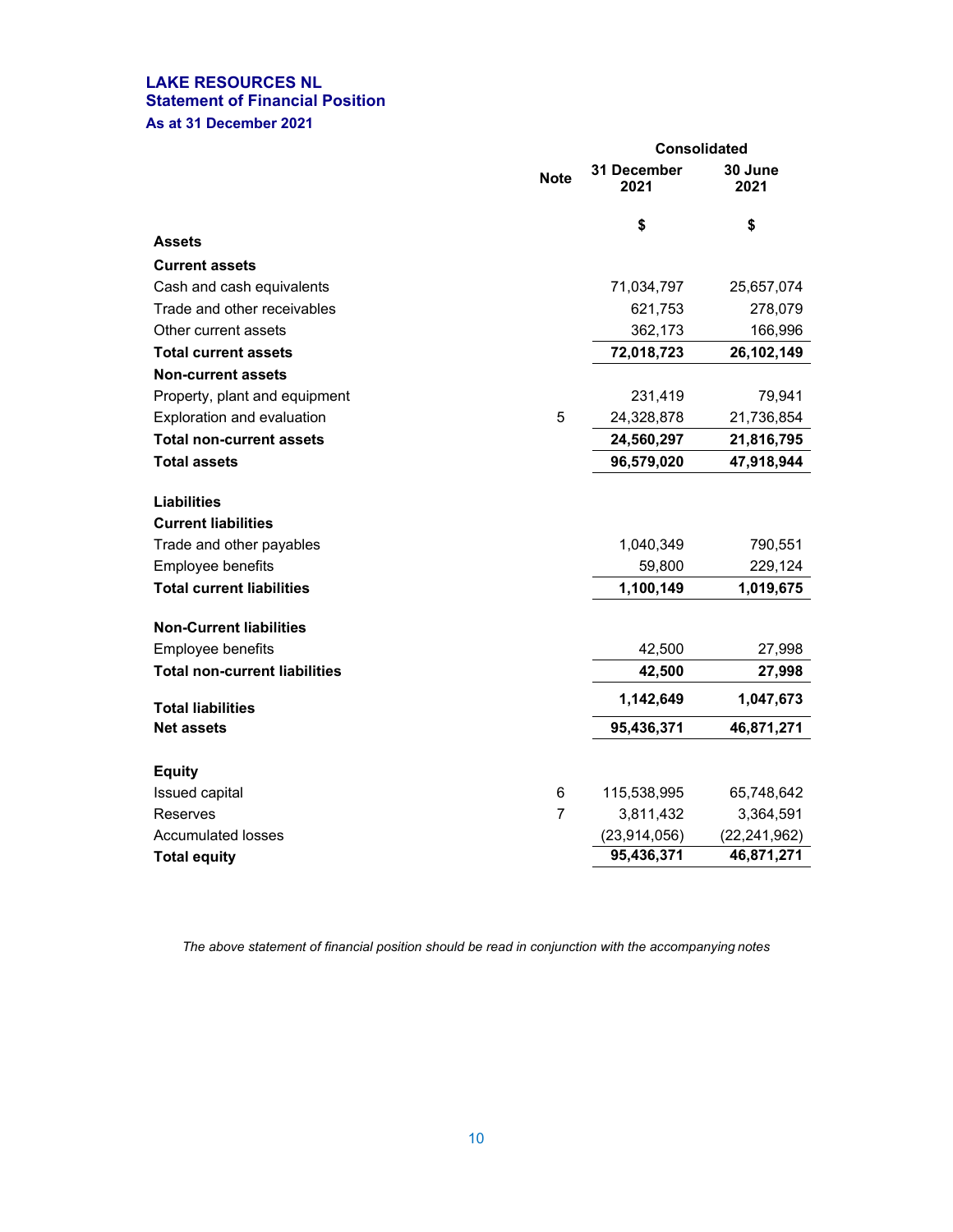# **LAKE RESOURCES NL Statement of Changes in Equity for the half year ended 31 December 2021**

|                                                                                                                                                     | <b>Note</b> | <b>Issued</b><br><b>Capital</b> | <b>Reserves</b> | <b>Accumulated</b><br><b>Losses</b> | <b>Total</b><br><b>Equity</b> |
|-----------------------------------------------------------------------------------------------------------------------------------------------------|-------------|---------------------------------|-----------------|-------------------------------------|-------------------------------|
|                                                                                                                                                     |             | S                               | \$              | \$                                  | \$                            |
| Balance at 1 July 2020                                                                                                                              |             | 35,433,060                      | 3,343,899       | (21, 727, 672)                      | 17,049,287                    |
| Loss after income tax expense for the year                                                                                                          |             |                                 |                 | (1,511,902)                         | (1,511,902)                   |
| Other comprehensive income for the year,<br>net of tax                                                                                              |             |                                 | (299, 198)      |                                     | (299, 198)                    |
| Total comprehensive income for the year<br>Transactions with owners in their capacity as<br>owners                                                  |             |                                 | (299, 198)      | (1,511,902)                         | (1,811,100)                   |
| Contributions of equity, net of transaction<br>costs                                                                                                |             | 3,786,975                       |                 |                                     | 3,786,975                     |
| Issue of share capital on conversion of<br>options<br>Issue of share capital on conversion of                                                       |             | 414,000                         |                 |                                     | 414,000                       |
| convertible notes                                                                                                                                   |             |                                 |                 |                                     |                               |
| Issue of unlisted options to financier SBI                                                                                                          |             |                                 |                 |                                     |                               |
| Issue of options to Directors                                                                                                                       |             |                                 |                 |                                     |                               |
| Issue of performance rights to Directors                                                                                                            |             |                                 |                 |                                     |                               |
| <b>Balance at 31 December 2020</b>                                                                                                                  |             | 39,634,035                      | 3,044,701       | (23, 239, 574)                      | 19,439,162                    |
| Balance at 1 July 2021                                                                                                                              |             | 65,748,642                      | 3,364,591       | (22, 241, 962)                      | 46,871,271                    |
| Loss after income tax expense for the period<br>Other comprehensive income for the period,                                                          |             |                                 |                 | (4,711,567)                         | (4,711,567)                   |
| net of tax                                                                                                                                          |             |                                 | 91,126          |                                     | 91,126                        |
| Total comprehensive income for the period<br>Transactions with owners in their capacity as<br>owners<br>Contributions of equity, net of transaction |             |                                 | 91,126          | (4,711,567)                         | (4,620,441)                   |
| costs                                                                                                                                               | 6(a)        | 49,790,353                      |                 |                                     | 49,970,353                    |
| Issue of unlisted options to Brokers                                                                                                                | 10(b)       |                                 | 2,668,003       |                                     | 2,668,003                     |
| Issue of performance rights to Directors                                                                                                            | 10(a)       |                                 | 265,938         |                                     | 265,938                       |
| Share based payments<br>Transfer from option reserve to accumulated                                                                                 | 10(a)       |                                 | 461,248         |                                     | 461,248                       |
| losses on options expired/exercised                                                                                                                 | 7(e)        |                                 | (3,039,473)     | 3,039,473                           |                               |
| <b>Balance at 31 December 2021</b>                                                                                                                  |             | 115,538,995                     | 3,811,432       | (23,914,056)                        | 95,436,371                    |

*The above statement of changes in equity should be read in conjunction with the accompanying notes*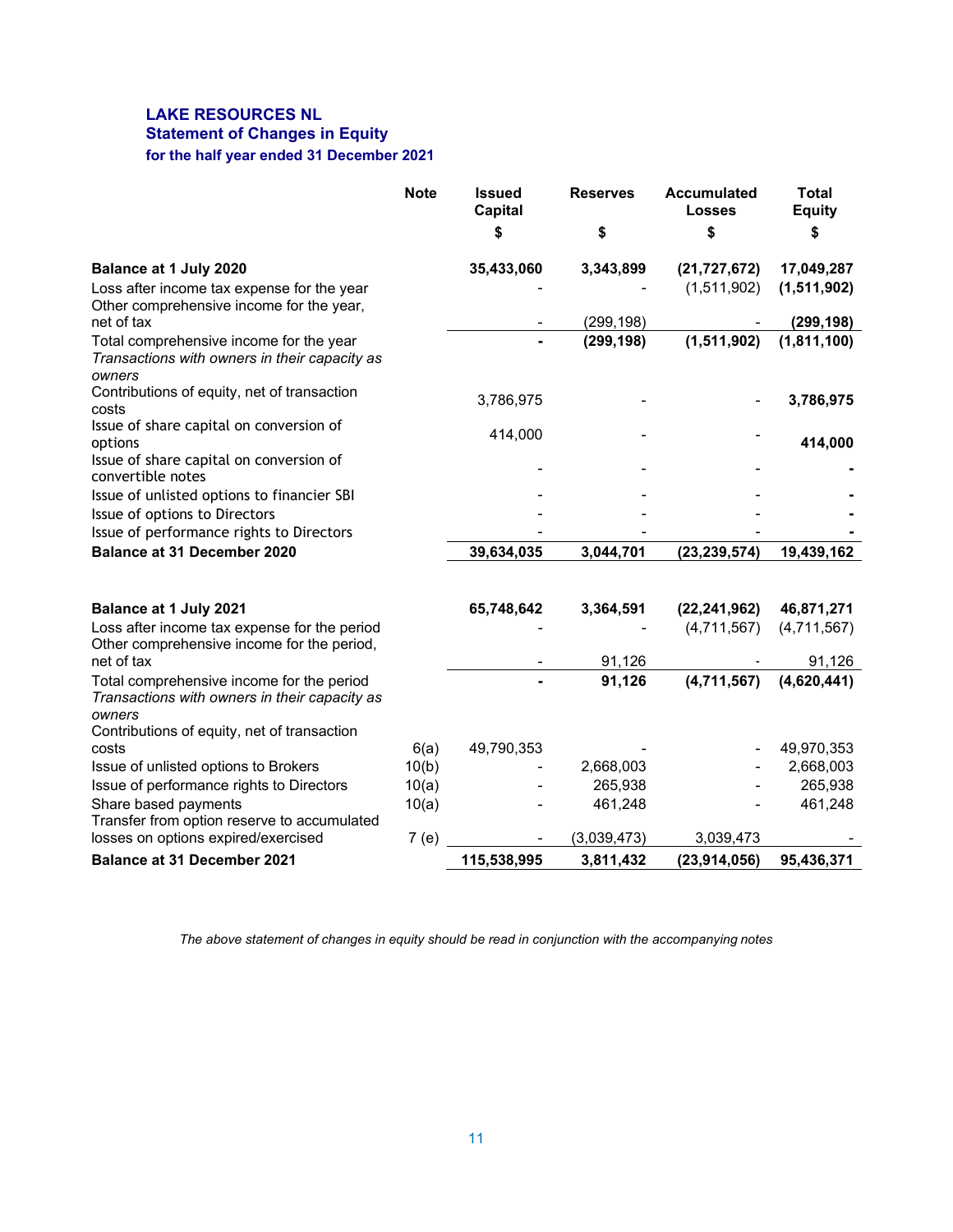### **LAKE RESOURCES NL Statement of cash flows**

# **for the half year ended 31 December 2021**

|                                                                     | <b>Consolidated</b> |                     |                     |  |
|---------------------------------------------------------------------|---------------------|---------------------|---------------------|--|
|                                                                     | <b>Note</b>         | 31 December<br>2021 | 31 December<br>2020 |  |
|                                                                     |                     | \$                  | \$                  |  |
| Cash flows from operating activities                                |                     |                     |                     |  |
| Payments to suppliers                                               |                     | (5,473,397)         | (823,390)           |  |
| Net cash used in operating activities                               |                     | (5,473,397)         | (823, 390)          |  |
| Cash flows from investing activities                                |                     |                     |                     |  |
| Payments for plant and equipment                                    |                     | (140, 967)          |                     |  |
| Payments for exploration and evaluation                             |                     | (1,052,388)         | (1,354,684)         |  |
| Advances to related parties                                         | 11                  | (390,324)           |                     |  |
| Net cash used in investing activities                               |                     | (1,583,679)         | (1, 354, 684)       |  |
| Cash flows from financing activities                                |                     |                     |                     |  |
| Proceeds from issue of shares, net of                               |                     |                     |                     |  |
| transaction costs                                                   |                     | 52,434,799          | 4,119,545           |  |
| Proceeds from borrowings                                            |                     |                     | 200,000             |  |
| Repayment of borrowings                                             |                     |                     | (167, 500)          |  |
| Net cash from financing activities                                  |                     | 52,434,799          | 4,152,045           |  |
| Net increase/(decrease) in cash and cash                            |                     |                     |                     |  |
| equivalents                                                         |                     | 45,377,723          | 1,973,971           |  |
| Cash and cash equivalents at the beginning<br>of the financial year |                     | 25,657,074          | 55,511              |  |
| Cash and cash equivalents at the end of                             |                     |                     |                     |  |
| the period                                                          |                     | 71,034,797          | 2,029,482           |  |

*The above statement of cash flows should be read in conjunction with the accompanying notes*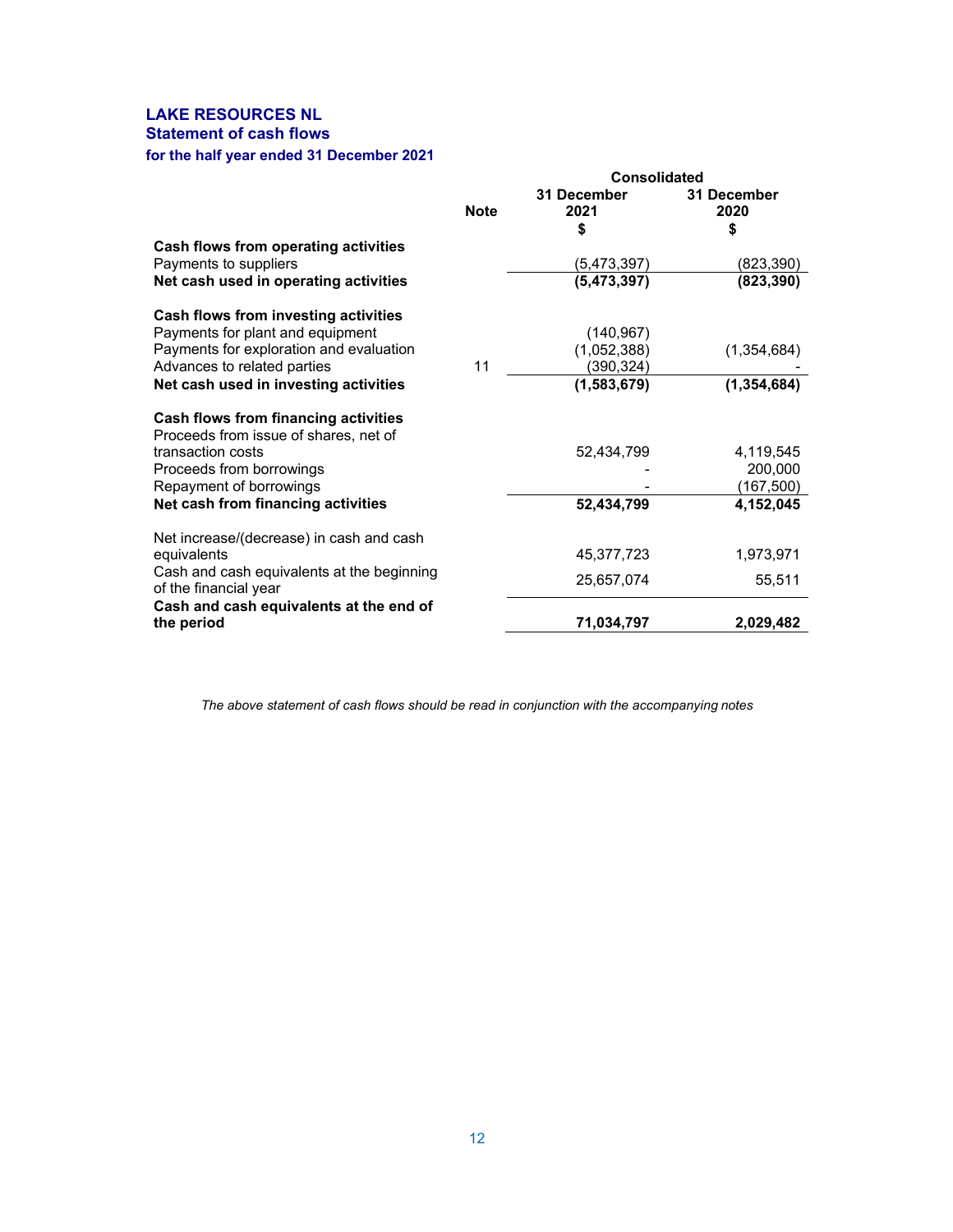#### **Note 1. Significant accounting policies**

#### **i. Basis of preparation**

These general purpose interim financial statements for the interim half year reporting period ended 31 December 2021 have been prepared in accordance with Australian Accounting Standard AASB 134 'Interim Financial Reporting' and the Corporations Act 2001, as appropriate for for-profit oriented entities. Compliance with AASB 134 ensures compliance with International Financial Reporting Standard IAS 34 'Interim Financial Reporting'.

These general purpose interim financial statements do not include all the notes of the type normally included in annual financial statements. Accordingly, these financial statements are to be read in conjunction with the annual report for the year ended 30 June 2021 and any public announcements made by the company during the interim reporting period in accordance with the continuous disclosure requirements of the Corporations Act 2001.

The principal accounting policies adopted are consistent with those of the previous financial year and corresponding interim reporting period, unless otherwise stated.

#### **ii. New or amended Accounting Standards and Interpretations adopted**

The consolidated entity has adopted all of the new or amended Accounting Standards and Interpretations issued by the Australian Accounting Standards Board ('AASB') that are mandatory for the current reporting period.

There is no significant impact to the interim financial statements on adoption of these new or amended Accounting Standards and interpretations.

Any new or amended Accounting Standards or Interpretations that are not yet mandatory have not been early adopted.

#### **iii. Impact of Coronavirus (COVID-19)**

The spread of novel coronavirus (COVID-19), a respiratory illness caused by a new virus, was declared a public health emergency by the World Health Organisation in January 2020 and upgraded to a global pandemic in March 2020. This pandemic has severely impacted many local economies around the globe. In many countries, businesses are being forced to cease or limit operations for long or indefinite periods of time. Measures taken to contain the spread of the virus, including travel bans, quarantines, social distancing, and closures of non- essential services have triggered significant disruptions to businesses worldwide, resulting in an economic slowdown. Global stock markets have also experienced great volatility and a significant weakening.

Governments and central banks have responded with monetary and fiscal interventions to stabilise economic conditions.

The Consolidated entity has considered the effects of these events based on the information at the date of issuing this financial report and potential effects of business and other market volatility in preparing its financial statements.

Impact and considerations for the financial statements / report of the Consolidated entity

Judgement has been exercised in considering the impacts that the Coronavirus (COVID-19) pandemic has had, or may have, on the consolidated entity based on known information. The Consolidated entity has determined that its financial position and performance will not be significantly or materially impacted by COVID-19 when considering the nature of the Company's operations, supplier base, and levels of activity to date. In particular, the Directors have assessed the potential impact on

- the Consolidated entity's ability to raise capital and loan funds.
- conducting day to day exploration and development activities at its flagship Kachi Lithium Brine Project in Catamarca Province and its Cauchari Lithium Brine Project in Jujuy Province and
- the activities of the Consolidated entity's technology partner, Lilac Solutions Inc (Lilac), in California.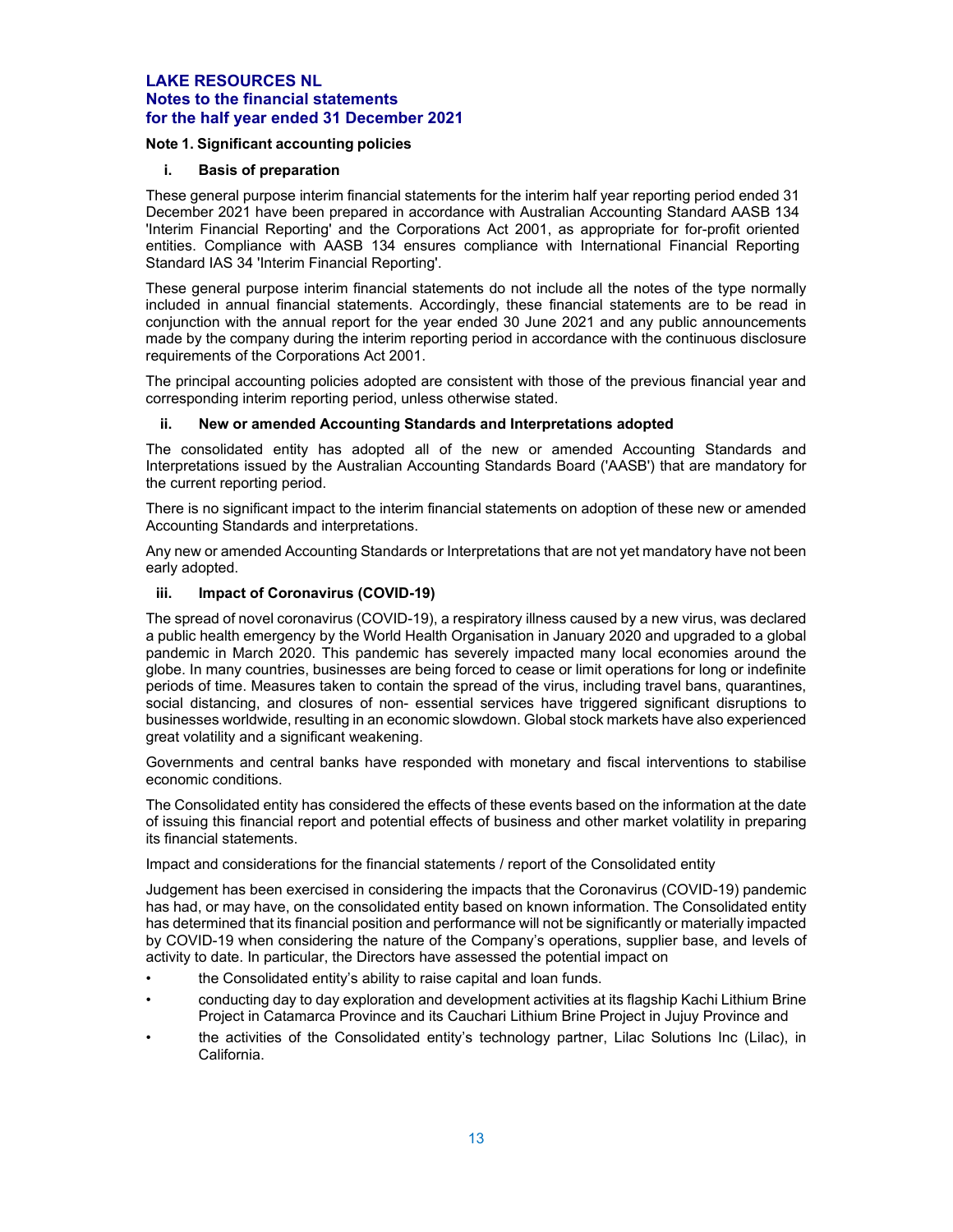#### **Note 1. Significant accounting policies**

#### **Impact of Coronavirus (COVID-19) (continued)**

The Consolidated entity was successful in raising approximately \$30million of equity in October 2021 and experienced strong levels of exercise of its listed options and unlisted options during the reporting

period, through to the date of this report. The Consolidated entity has announced the receipt of formal expressions of interest from UK Export Finance and Canada's Export Credit Agency to work with the Consolidated entity to provide project finance for development at approximately 70% of the project cost.

The Company will continue to monitor events as they occur to ensure that the potential impacts of the pandemic are minimised whilst ensuring safe working conditions for staff and contractors. The entity has determined that its financial position and performance has not been significantly or materially impacted by COVID-19 when considering the nature of the Company's operations, supplier base, and levels of activity to date.

#### **iv. Going Concern**

The financial report has been prepared on a going concern basis, which assumes continuity of normal business activities and the realisation of assets and the settlement of liabilities in the ordinary course of business. The Consolidated entity has incurred net losses after tax of \$4,711,567 and net cash outflows from operating and investing activities of \$7,057,076 for the half year ended 31 December 2021. At 31 December 2021, the Company had net current assets of \$70,918,563, including \$71,034,797 in cash and cash equivalents.

The Directors are satisfied with the ability of the Consolidated entity to continue as a going concern based on the following factors:

- a. During the reporting period, unlisted Bonus Options were issued and exercised (86,096,394 options), with an exercise price of A\$0.35 by the due date being 15 October 2021. This raised in excess of \$30,000,000 capital prior to period end. A 1-for-1 Additional Bonus Options issue also commenced in October 2021, at an exercise price of A\$0.75 and an expiry date of 15 June 2022. The company has since made application to the ASX to have these shares listed (LKEOC). If options are fully converted, this will add a further A\$63,316,734 to the Company's cash reserves by June 2022, prior to the final investment decision on the Kachi Project. .
- b. In addition to the bonus options, the Consolidated entity has previously issued options to investors and others with exercise prices that are now less than the current share price. The expected exercise of these options will provide the Consolidated entity with additional funds of up to \$28,366,531.
- c. The Directors have prepared cash forecasts which indicate that current funds are sufficient to meet the current year's program of work including the DFS and associated drilling, and exploration work, and the required hydrological, environmental and technical studies planned for the forthcoming 12-month period.
- d. On 22 September 2021, Lake Resources NL (ASX: LKE; OTC: LLKKF) and Lilac Solutions, Inc. announced that after extensive successful test-work, they have entered into a partnership for technology and funding to develop Lake's Kachi Lithium Brine Project (Kachi) in Argentina. Under the terms of the partnership earn-in, Lilac is able to achieve an equity stake in the Kachi project with certain corresponding project funding obligations, while providing its leading technology to advance the project. In accordance with the executed agreement Lilac agrees to:
	- (a) engage at its Cost in a demonstration of the efficacy of the Lilac Project Technology with Kachi Project Brines using pilot-scale module(s) at Lilac's facility in Oakland, California, USA; and
	- (b) assist with the development of the Pilot Project, by:
		- (1) funding, at its own Cost, the construction, deployment and operation by Lilac of an ion exchange lithium extraction plant based on the Lilac Project Technology at the Kachi Project (Lilac Pilot Unit); and
		- (2) by completing the Testing.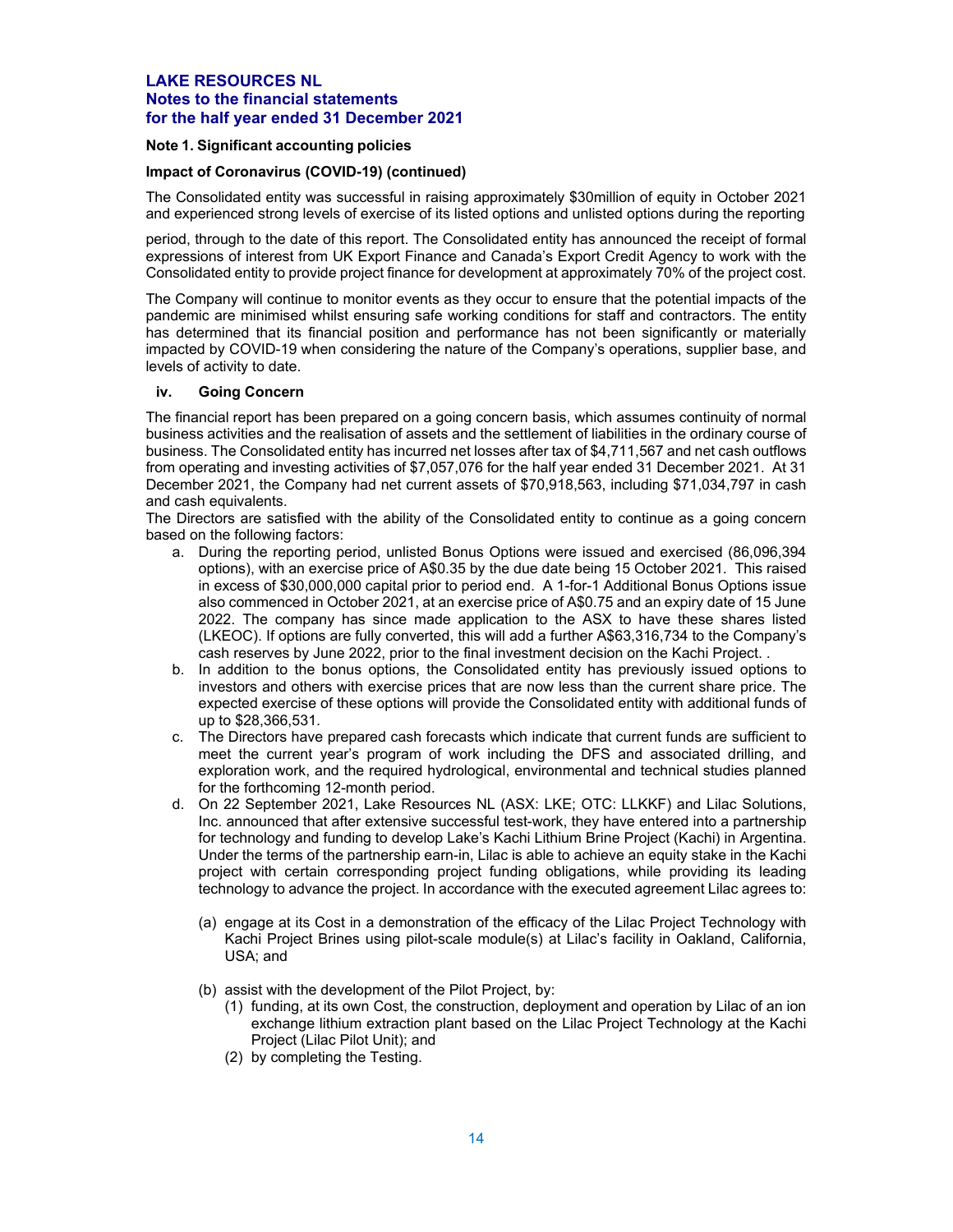#### **Note 1. Significant accounting policies**

#### **Going Concern (continued)**

a. On 7 March 2022 the company issued 40,000,000 fully paid ordinary shares at a price of \$0.975 to raise \$39,000,000 before costs.

#### **v. Parent entity information**

In accordance with the Corporations Act 2001, these financial statements present the results of the Consolidated entity only.

#### **Note 2. Critical accounting judgements, estimates and assumptions**

The preparation of the financial statements requires management to make judgements, estimates and assumptions that affect the reported amounts in the financial statements. Management continually evaluates its judgements and estimates in relation to assets, liabilities, contingent liabilities, revenue and expenses. Management bases its judgements, estimates and assumptions on historical experience and on other various factors, including expectations of future events, management believes to be reasonable under the circumstances. The resulting accounting judgements and estimates will seldom equal the related actual results. The judgements estimates and assumptions that have a significant risk of causing a material adjustment to the carrying amounts of assets and liabilities (refer to the respective notes) within the next financial year are discussed below.

#### *Share-based payment transactions*

The Consolidated entity measures the cost of equity-settled transactions with employees by reference to the fair value of the equity instruments at the date at which they are granted. The fair value is determined by using either the Binomial or Black- Scholes model taking into account the terms and conditions upon which the instruments were granted. The accounting estimates and assumptions relating to equity-settled share-based payments would have no impact on the carrying amounts of assets and liabilities within the next annual reporting period but may impact profit or loss and equity.

#### *Exploration and evaluation costs*

Exploration and evaluation costs have been capitalised on the basis that the Consolidated entity will commence commercial production in the future, from which time the costs will be amortised in proportion to the depletion of the mineral resources. Key judgements are applied in considering costs to be capitalised which includes determining expenditures directly related to these activities and allocating overheads between those that are expensed and capitalised. In addition, costs are only capitalised that are expected to be recovered either through successful development or sale of the relevant mining interest. Factors that could impact the future commercial production at the mine include the level of reserves and resources, future technology changes, which could impact the cost of mining, future legal changes and changes in commodity prices. To the extent that capitalised costs are determined not to be recoverable in the future, they will be written off in the period in which this determination is made.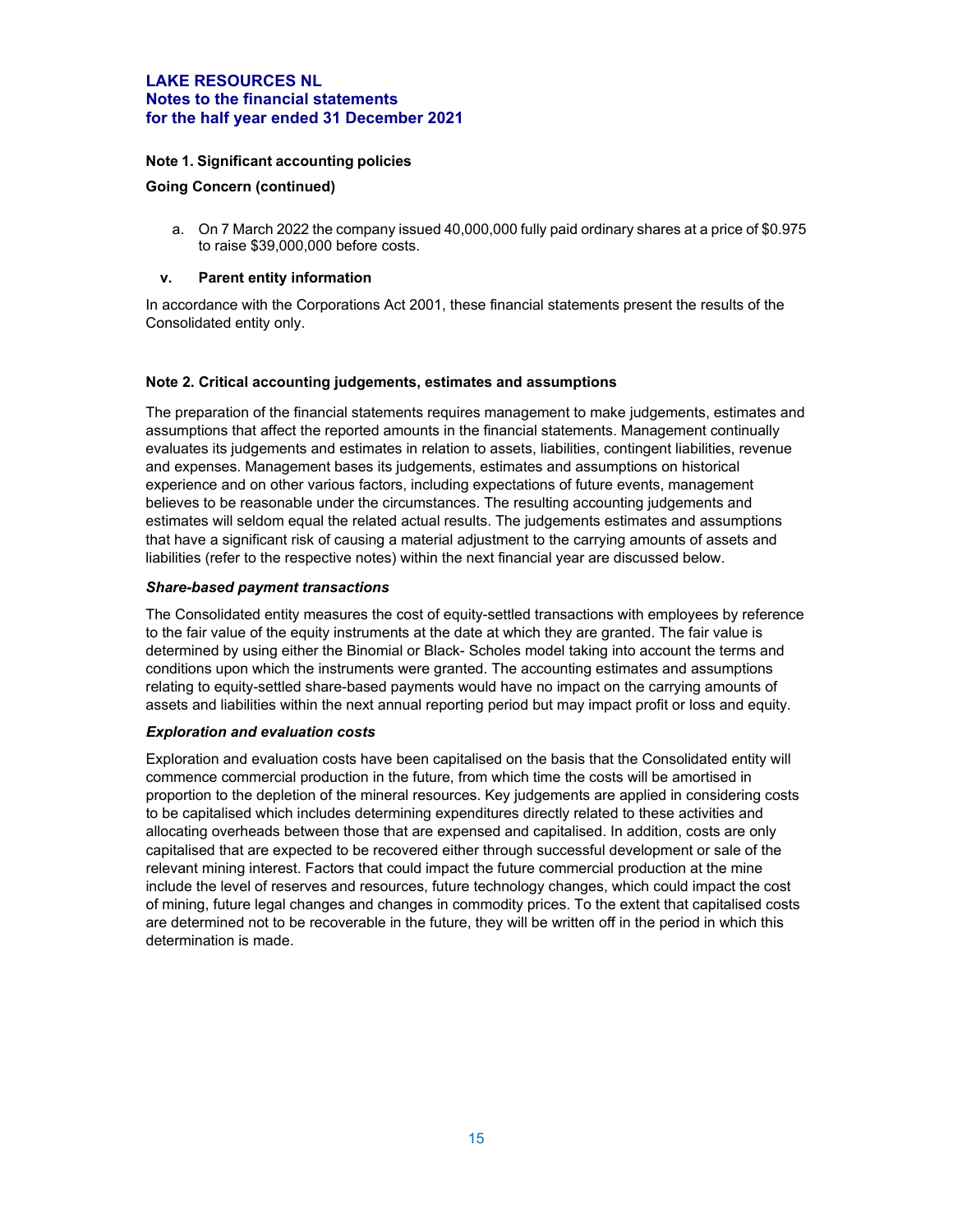#### **Note 3. Operating segments**

#### *Segment Information*

The Consolidated entity currently operates entirely in the mineral exploration industry with interests in Argentina and corporate operations in Australia. Accordingly, the information provided to the Board of Directors is prepared using the same measures used in preparing the financial statements.

#### *Geographical information*

|                                                                                                   | Argentina   |            | <b>Australia</b> |                          | <b>Totals</b> |             |
|---------------------------------------------------------------------------------------------------|-------------|------------|------------------|--------------------------|---------------|-------------|
|                                                                                                   | 31-Dec-21   | 30-Jun-21  | 31-Dec-21        | 30-Jun-21                | 31-Dec-21     | 30-Jun-21   |
|                                                                                                   | S           | \$         | \$               | \$                       | \$            | \$          |
| <b>Statement of Profit or Loss and Other</b><br><b>Comprehensive Income</b>                       |             |            |                  |                          |               |             |
| Expenses                                                                                          | (2,964,706) |            | (1,746,861)      | (2,894,223)              | (4,711,567)   | (2,894,223) |
| Loss after income tax expense<br>for the half year attributable to<br>owners of Lake Resources NL | (2,964,706) |            | (1,746,861)      | (2,894,223)              | (4,711,567)   | (2,894,223) |
| <b>Asset additions</b>                                                                            |             |            |                  |                          |               |             |
| <b>Exploration expenditure</b>                                                                    | 2,451,088   | 4,911,133  |                  | $\overline{\phantom{0}}$ | 2,451,088     | 4,911,133   |
| Property, plant and equipment                                                                     | 140,967     | 79,746     | 10,510           | $\blacksquare$           | 151,477       | 79,746      |
| <b>Total Assets</b>                                                                               | 22,987,305  | 21,973,066 | 73,591,715       | 25,945,878               | 96,579,020    | 47,918,944  |
| <b>Total Liabilities</b>                                                                          | 627,391     | 350,185    | 515,258          | 697,488                  | 1,142,649     | 1,047,673   |
| <b>Net Assets</b>                                                                                 | 22,359,914  | 21,622,881 | 73,076,457       | 25,248,390               | 95,436,371    | 46,871,271  |

**Note 4. Loss before income tax includes the following specific expenses:** 

|                           | <b>Consolidated</b> |               |  |
|---------------------------|---------------------|---------------|--|
|                           | <b>Dec-21</b>       | <b>Dec-20</b> |  |
|                           | \$                  | \$            |  |
| <b>Corporate expenses</b> |                     |               |  |
| Advertising               | 61,431              | 10,475        |  |
| Audit fees                | 19,160              | 34,149        |  |
| Consulting fees           | 70,000              | 29,900        |  |
| Investor relations        | 776,711             | 271,871       |  |
| Share registry            | 432,579             | 117,335       |  |
| Travel expense            | 97,662              | 6,420         |  |
|                           | 1,457,543           | 470,159       |  |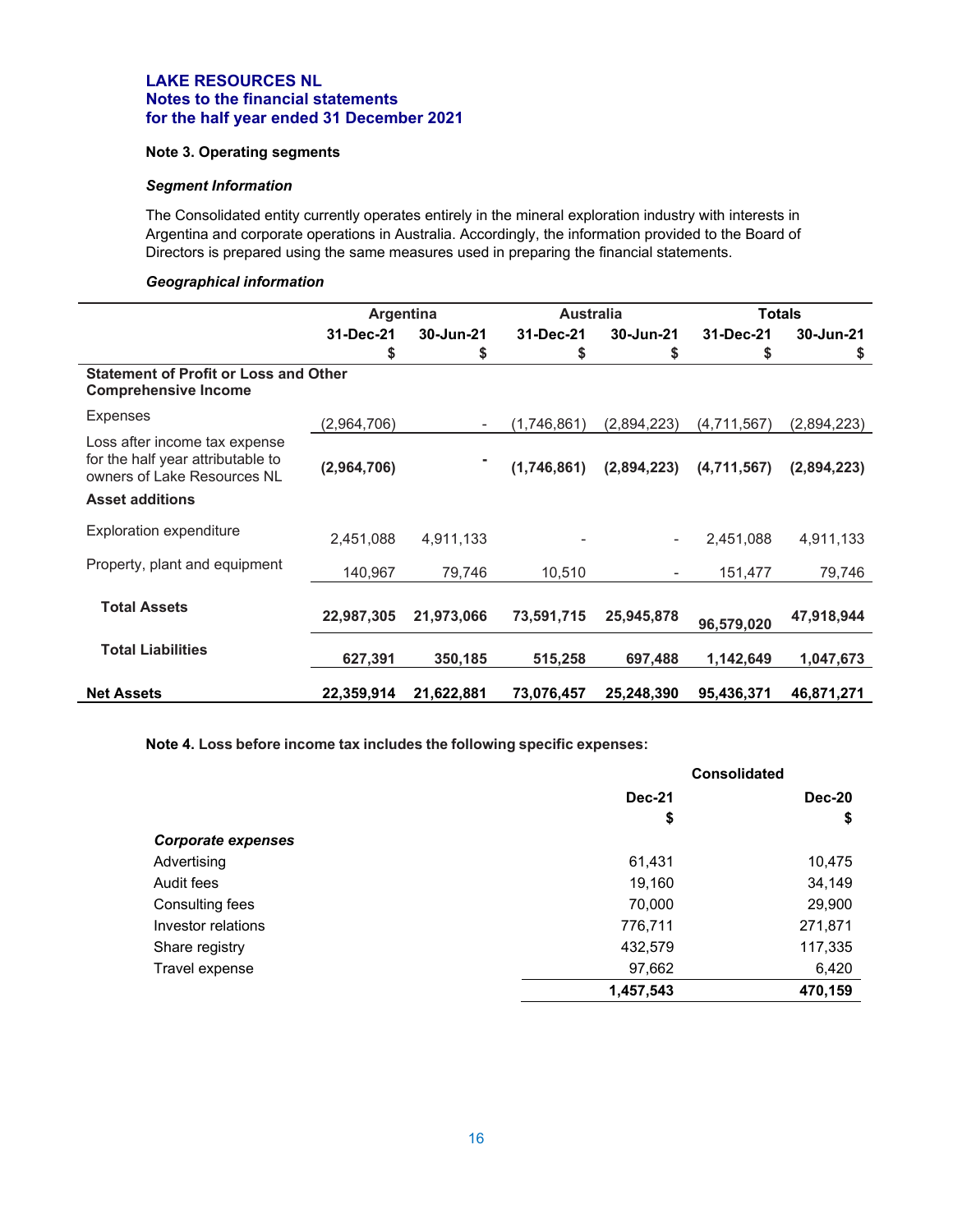#### **LAKE RESOURCES NL Notes to the financial statements for the half year ended 31 December 2021 Note 5. Non-current assets – exploration and evaluation**

|                                               | Consolidated                     |            |  |
|-----------------------------------------------|----------------------------------|------------|--|
|                                               | 31 December 2021<br>30 June 2021 |            |  |
|                                               |                                  |            |  |
| Exploration and evaluation assets $-$ at cost | 24,328,878                       | 21,736,854 |  |

**Movements in exploration and evaluation expenditure for the period were as follows**:

|                                      | 31 December 2021 |
|--------------------------------------|------------------|
| Opening balance at 1 July 2021       | 21.736.854       |
| Additions - direct exploration costs | 2.451.088        |
| Foreign currency movement            | 140.936          |
| <b>Balance at 31 December 2021</b>   | 24,328,878       |

The Consolidated Entity determined nil indicators of impairment were identified during the period, hence no provision for impairment was recorded in the financial statements for the half year ended 31 December 2021 .The recoverability of exploration project acquisition costs is dependent upon the successful development and commercial exploitation, or alternatively the sale of areas of interest.

#### **Note 6. Equity – issued capital**

|                                      | <b>Dec-21</b><br><b>Shares</b> | <b>Jun-21</b><br><b>Shares</b> | <b>Dec-21</b> | <b>Jun-21</b> |
|--------------------------------------|--------------------------------|--------------------------------|---------------|---------------|
| <b>Ordinary shares</b><br>fully paid | 1,226,384,365                  | 1,058,077,327                  | 115.538.995   | 65,748,642    |

#### *a)* **Movements in share capital:**

| <b>Description</b>                                   | <b>Date</b> | Ordinary<br>shares | <b>Price</b><br>per<br>share | \$          |
|------------------------------------------------------|-------------|--------------------|------------------------------|-------------|
|                                                      |             |                    | \$                           |             |
| Opening balance                                      | 01-Jul-21   | 1,058,077,327      |                              | 65,748,642  |
| Issue of shares – Director options                   | 02-Aug-21   | 14,000,000         | 0.090                        | 1,260,000   |
| Issue of shares – Redcloud options                   | 01-Nov-21   | 1,500,000          | 0.300                        | 450,000     |
| Issue of shares – Roth options<br>(LKEOP14)          | 04-Nov-21   | 1,000,000          | 0.165                        | 165,000     |
| Issue of shares - Roth options<br>(LKEOP9)           | 13-Dec-21   | 62,286,562         | 0.300                        | 18,685,969  |
| Issue of shares - Lodge Partner<br>options           | 23-Dec-21   | 1,750,000          | 0.750                        | 1,312,500   |
| Listed options exercise (LKEBOPT)                    | $3-Nov-21$  | 86,096,394         | 0.350                        | 30,133,738  |
| Listed options exercise (LKEOC)                      | 26-Nov-21   | 1,674,082          | 0.750                        | 1,255,562   |
| Capital raising costs – options issued<br>to brokers |             |                    |                              | (2,668,003) |
| Capital raising costs                                |             |                    |                              | (804,415)   |
| Movement for the period                              |             | 168,307,038        |                              | 49,790,353  |
| <b>Balance 31 December 2021</b>                      |             | 1,226,384,365      |                              | 115,538,995 |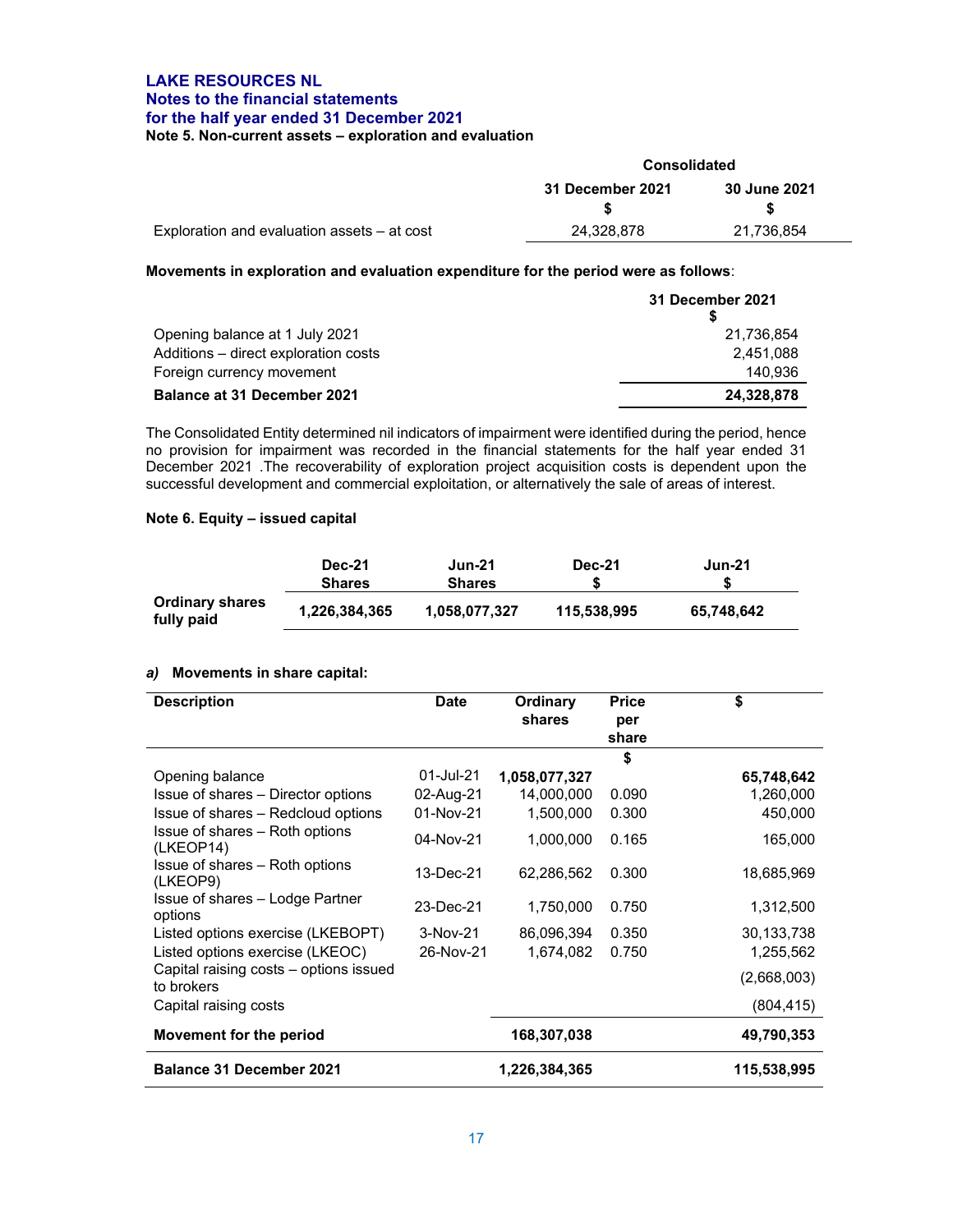#### **Note 6. Equity – issued capital (continued)**

#### **b)** *Share based payment transactions in share capital movements*

Issues of share capital during the year included the equity-settled share-based payment transactions for the payment for fees and of 6services as detailed in Note 10.

#### *c) Performance rights*

Performance Rights issued to Directors, as at 31 December 2021:

| <b>Grant date</b> | Expiry date | <b>Balance at the Granted</b><br>start of the<br>vear |                | <b>Shares</b> | Converted to Balance at the Vested during<br>end of the year | year but not<br>converted |
|-------------------|-------------|-------------------------------------------------------|----------------|---------------|--------------------------------------------------------------|---------------------------|
| 15-Aug-19         | 15-Aug-24   | 10.000.000                                            | $\blacksquare$ | ۰             | 10.000.000                                                   | -                         |

The terms and conditions of performance rights on issue at 31 December 2021 affecting remuneration of directors andother key management personnel in this financial period or future reporting periods, are as follows:

| <b>Grant Date</b> | <b>Expiry Date</b> |           | No of Rights Performance | <b>Performance</b> | No.                      |
|-------------------|--------------------|-----------|--------------------------|--------------------|--------------------------|
|                   |                    |           | Hurdle                   | <b>Achieved</b>    | Vested                   |
| 15-Aug-2019       | 15-Aug-24          | 2.500.000 | Pilot plant <sup>1</sup> | 75%                | ٠                        |
| 15-Aug-2019       | 15-Aug-24          | 7.500.000 | Investor <sup>2</sup>    | 50%                | $\overline{\phantom{a}}$ |

1Pilot Plant: A Pilot Plant is established on-site at the Kachi Project in Catamarca

2 Investor: An investment partner signs an agreement to invest into the Kachi Project in Catamarca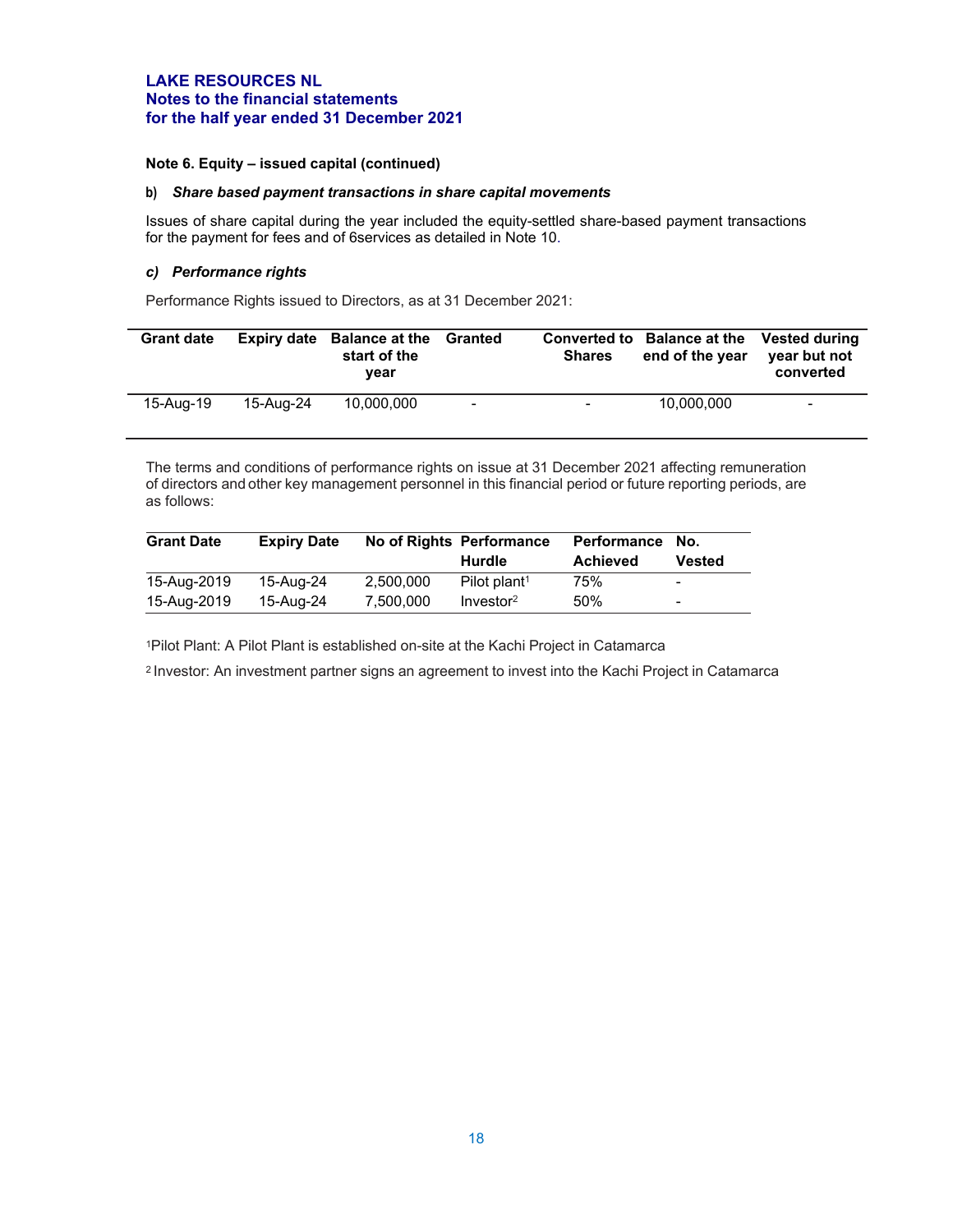#### **Note 6. Equity – issued capital (continued)**

#### *d) Options*

Movements in the number of options on issue, were as follows

| Nature of<br><b>Options</b>                 | <b>Note</b> | <b>Grant/Vest</b><br><b>Date</b> | <b>Expiry</b><br>date | <b>Exercise</b><br>price | <b>Balance</b> at<br>$1-Jul-21$ | <b>Issued</b> | <b>Expired</b><br><b>Unexercised</b> | <b>Exercised</b> | <b>Balance</b><br>at 31-Dec-21 |
|---------------------------------------------|-------------|----------------------------------|-----------------------|--------------------------|---------------------------------|---------------|--------------------------------------|------------------|--------------------------------|
| <b>Directors</b>                            |             | 16-Sep-19                        | 31-Jul-21             | \$0.09                   | 15,000,000                      |               | (1,000,000)                          | (14,000,000)     |                                |
| Roth options                                |             | 09-Mar-21                        | 09-Mar-<br>23         | \$0.30                   | 62,500,000                      |               | $\overline{\phantom{a}}$             | (51,036,562)     | 11,463,438                     |
| Roth fee options                            |             | 09-Mar-21                        | 09-Mar-<br>23         | \$0.30                   | 11,250,000                      |               | $\overline{\phantom{a}}$             | (11, 250, 000)   |                                |
| Roth SBP options                            |             | 27-Jan-21                        | 09-Mar-<br>23         | \$0.30                   | 1,000,000                       |               | $\overline{\phantom{a}}$             | (1,000,000)      |                                |
| <b>Red Cloud</b>                            |             | 24-Apr-21                        | 24-May-<br>23         | \$0.30                   | 1,500,000                       |               | $\overline{\phantom{a}}$             | (1,500,000)      |                                |
| Cannacord<br>Tranch 1                       | 10(b)       | 16-Jul-21                        | 31-Dec-<br>24         | \$0.55                   | $\qquad \qquad \blacksquare$    | 10,000,000    |                                      |                  | 10,000,000                     |
| Cannacord<br>Tranch 2                       | 10(b)       | 16-Jul-21                        | 31-Dec-<br>24         | \$0.55                   | $\blacksquare$                  | 10,000,000    |                                      |                  | 10,000,000                     |
| Cannacord<br>Tranch 3                       | 10(b)       | 16-Jul-21                        | 31-Dec-<br>24         | \$0.55                   | $\blacksquare$                  | 10,000,000    |                                      |                  | 10,000,000                     |
| Cannacord<br>Tranch 4                       | 10(b)       | 16-Jul-21                        | 31-Dec-<br>24         | \$0.55                   | $\blacksquare$                  | 5,000,000     |                                      |                  | 5,000,000                      |
| CFO                                         | 10(a)       | 13-Jul-21                        | 12-Jul-24             | \$0.55                   | $\blacksquare$                  | 2,000,000     |                                      |                  | 2,000,000                      |
| Lodge Partners                              | 10(b)       | 30-Aug-21                        | 15-Jun-<br>22         | \$0.75                   | $\blacksquare$                  | 4,000,000     |                                      | (1,750,000)      | 2,250,000                      |
| Unlisted options -<br><b>Bonus</b>          |             | 24-Aug-21                        | 15-Oct-<br>21         | \$0.35                   | $\blacksquare$                  | 86,096,394    | $\blacksquare$                       | (86,096,394)     |                                |
| Listed options -<br><b>Additional Bonus</b> |             | 15-Oct-21                        | 15-Jun-<br>22         | \$0.75                   | $\blacksquare$                  | 86,096,394    |                                      | (1,674,082)      | 84,422,312                     |
|                                             |             | Total                            |                       |                          | 91,250,000                      | 213, 192, 788 | (1,000,000)                          | (168, 307, 038)  | 135,135,750                    |

#### **Note 7. Equity - reserves**

|                                     | <b>Consolidated</b> |               |  |
|-------------------------------------|---------------------|---------------|--|
|                                     | <b>Dec-21</b>       | <b>Jun-21</b> |  |
|                                     | S                   |               |  |
| Capital profits reserve             | 4.997               | 4.997         |  |
| Options reserve                     | 2,715,553           | 2,625,776     |  |
| Performance shares reserve          | 610.938             | 345,000       |  |
| Foreign capital translation reserve | 479.944             | 388,818       |  |
| <b>Total equity reserves</b>        | 3,811,432           | 3,364,591     |  |

#### *a) Capital profits reserve*

The capital profits reserve records non-taxable profits on sale of investments

#### *b) Option reserve*

The option reserve is to recognise the fair value of options issued for share based payment to employees and service providers in relation to the supply of goods or services.

#### *c) Performance rights reserve*

The performance rights reserve is to recognise the fair value of performance rights issued to employees and vendors in relation to the supply of goods or services.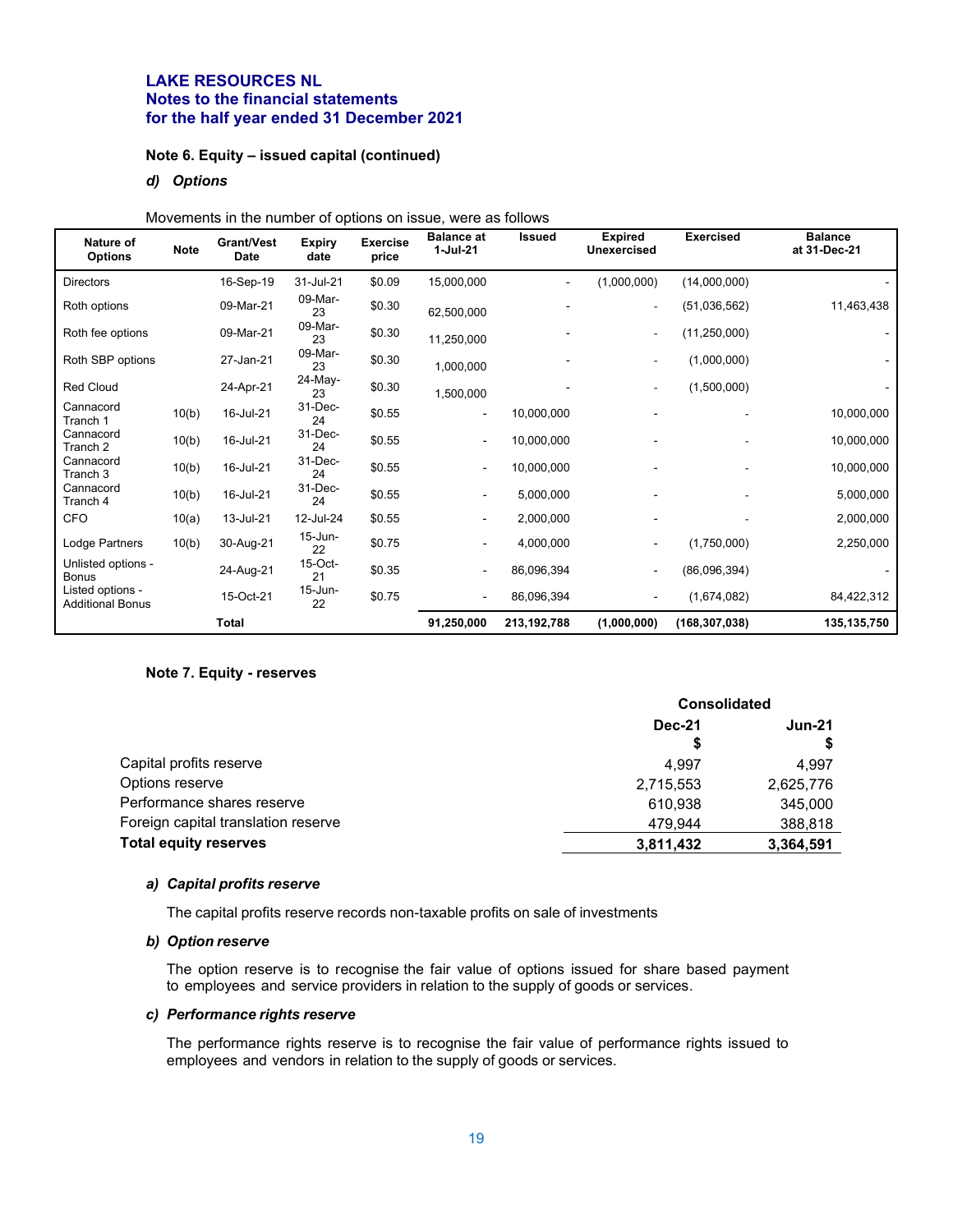#### **Note 7. Equity – reserves (continued)**

#### *d) Foreign currency translation reserve*

The foreign currency translation reserve recognises exchange differences arising from the translation of the financial statements of foreign operations to Australian dollars

#### *e) Movements in reserves*

Movements in each class of reserve during the current and previous financial year are set out below:

|                                                                                    | Capital<br>profit<br>reserve | <b>Option reserve</b> | Performance<br>rights<br>reserve | Foreign<br>currency<br>translation<br>reserve | <b>Total</b> |
|------------------------------------------------------------------------------------|------------------------------|-----------------------|----------------------------------|-----------------------------------------------|--------------|
|                                                                                    | \$                           | \$                    | S                                |                                               |              |
| Balance at 1 July 2021                                                             | 4,997                        | 2,625,776             | 345,000                          | 388,818                                       | 3,364,591    |
| Issued to brokers - capital raising                                                |                              | 2,668,003             |                                  |                                               | 2,668,003    |
| Share-based payments - fee for service                                             |                              | 461,248               |                                  |                                               | 461,248      |
| Issue of performance rights to Directors                                           |                              |                       | 265,938                          |                                               | 265,938      |
| Transfer from option reserve to accumulated<br>losses on options expired/exercised |                              | (3,039,473)           |                                  |                                               | (3,039,473)  |
| Translation of foreign operations                                                  |                              |                       |                                  | 91,126                                        | 91,126       |
| <b>Balance at 31 December 2021</b>                                                 | 4,997                        | 2,715,553             | 610,938                          | 479,944                                       | 3,811,432    |
|                                                                                    |                              |                       |                                  |                                               |              |
| Balance at 1 July 2020                                                             | 4,997                        | 2,379,932             | 345,000                          | 613,970                                       | 3,343,899    |
| Issued to brokers - capital raising                                                |                              | 2,625,776             |                                  |                                               | 2,625,776    |
| Share-based payments - fee for service                                             |                              |                       |                                  |                                               |              |
| Transfer from option reserve to accumulated<br>losses on options expired/exercised |                              | (2,379,932)           |                                  |                                               | (2,379,932)  |
| Translation of foreign operations                                                  |                              |                       |                                  | (225, 152)                                    | (225, 152)   |
| Balance at 30 June 2021                                                            | 4,997                        | 2,625,776             | 345,000                          | 388,818                                       | 3,364,591    |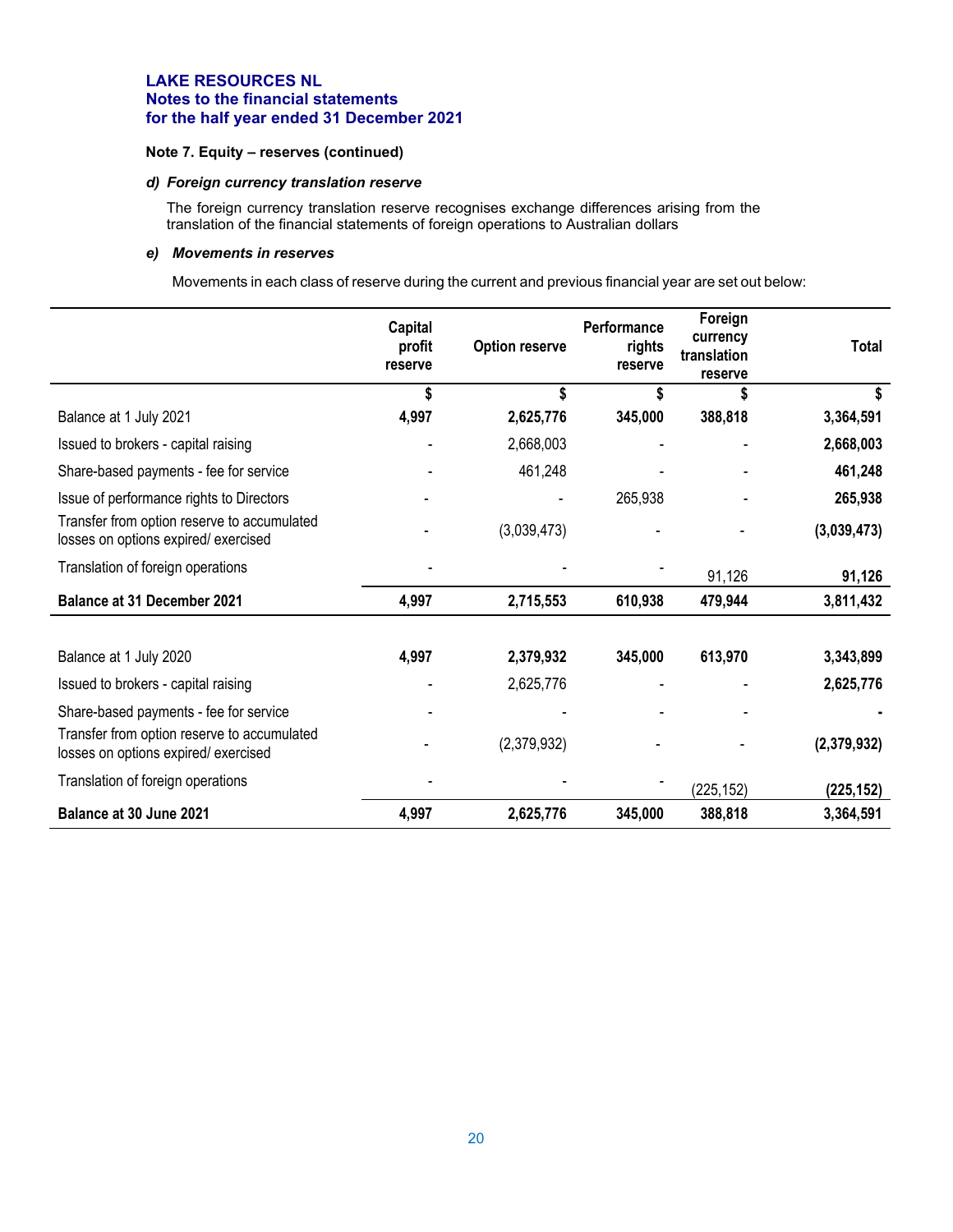#### **Note 8. Events after the reporting period**

On 19 January 2022 the Company announced that planned production at its' flagship Kachi Lithium Brine Project, will be set at 50,000 tonnes/year (tpa) lithium carbonate in the Definitive Feasibility Study (DFS). Previous to this announcement, planned production was set at 25,000 tonnes/year (tpa) lithium carbonate as a base case for the DFS. The DFS will be expanded from 25,500 tpa LCE to 50,000 tpa LCE, underpinned by an anticipated increased resource estimate from drilling results (ASX announcement 15 Dec 2021, 7 July 2021).

The above formal decision has been driven by:

1. the increasing demand by prospective offtake partners for a secure supply chain of environmentally friendly high purity lithium carbonate;

2. the indicative support to fund the project by Export Credit Agencies and the international bank panel. The UK and Canada Export Credit Agencies have already indicated a willingness to project debt finance around 70 percent of the project's capital requirements (ASX announcement 11 Aug 2021);

3. the supportive investment policies of the Argentine Government who have announced a process to lower export taxes as part of the Strategic Plan for Mining Development;

4. the confidence of technology partner Lilac Solutions that its modular direct lithium extraction technology is scalable and cost effective.

On 14 February 2022 the Company initiated bringing forward a US\$15 million program across its three 100-percent owned projects - Olaroz, Cauchari and Paso - for drilling and brine testing to fast-track these projects into feasibility studies in the TARGET 100 Program. The Company has initiated an expansion and integration strategy to fast-track its portfolio of assets in Argentina to deliver the TARGET 100 Program – being the aspirational goal to produce annually 100,000 tonnes of high purity lithium to market by 2030.

During the period since 31 December 2021 to the date of this report, the Company continued with its capital raising via the Additional Bonus Options issue (86,096,394 listed options; security code LKEOC), with an exercise price of A\$0.75 and an expiry date of 15 June 2022. If fully converted, this will add a further A\$64 million to the Company's cash reserves by mid 2022, prior to the final investment decision on the Kachi Project.

On 24 February 2022, further to the announcements made by the Company on 25 January 2022 and in regard to the issue of 62,500,000 options to be issued to institutional investors as attaching options as part of a placement to those investors, the Company attaches cleansing notices in relation to the issue of shares on exercise certain of these options (Shares) on 17 September 2021, 14 October 2021, 18 October 2021 and 21 October 2021 (Issue Dates) as required by section 708A of the Corporations Act 2001 (Cth) (Corporations Act). Due to an administrative oversight, the Company inadvertently did not lodge the section 708A cleansing notices within 5 business days of the Issue Dates in relation to the Shares. The Company advises that some of the Shares may have been offered for sale, sold or resold to investors in technical breach of section 707(3) of the Corporations Act. The Company applied to the Court (Court) for orders under section 1322 of the Corporations Act providing for an extension of time to lodge the attached cleansing notices and deem it to be effective from the Issue Dates. The Court has made such orders on 28 February 2022 and as such, persons who have purchased the Shares on or after the Issue Dates (who may wish to sell) will be entitled to rely on the cleansing notice. The Company has advised ASIC and ASX of this oversight and of the Court Orders (see ASX announcement 28 February 2022).

On 7 March 2022 the company issued 40,000,000 fully paid ordinary shares at a price of \$0.975 to raise \$39,000,000 before costs

No other matter or circumstance has arisen since 31 December 2021 that has significantly affected, or may significantly affect the consolidated entity's operations, the results of those operations, or the consolidated entity's state of affairs in future financial years.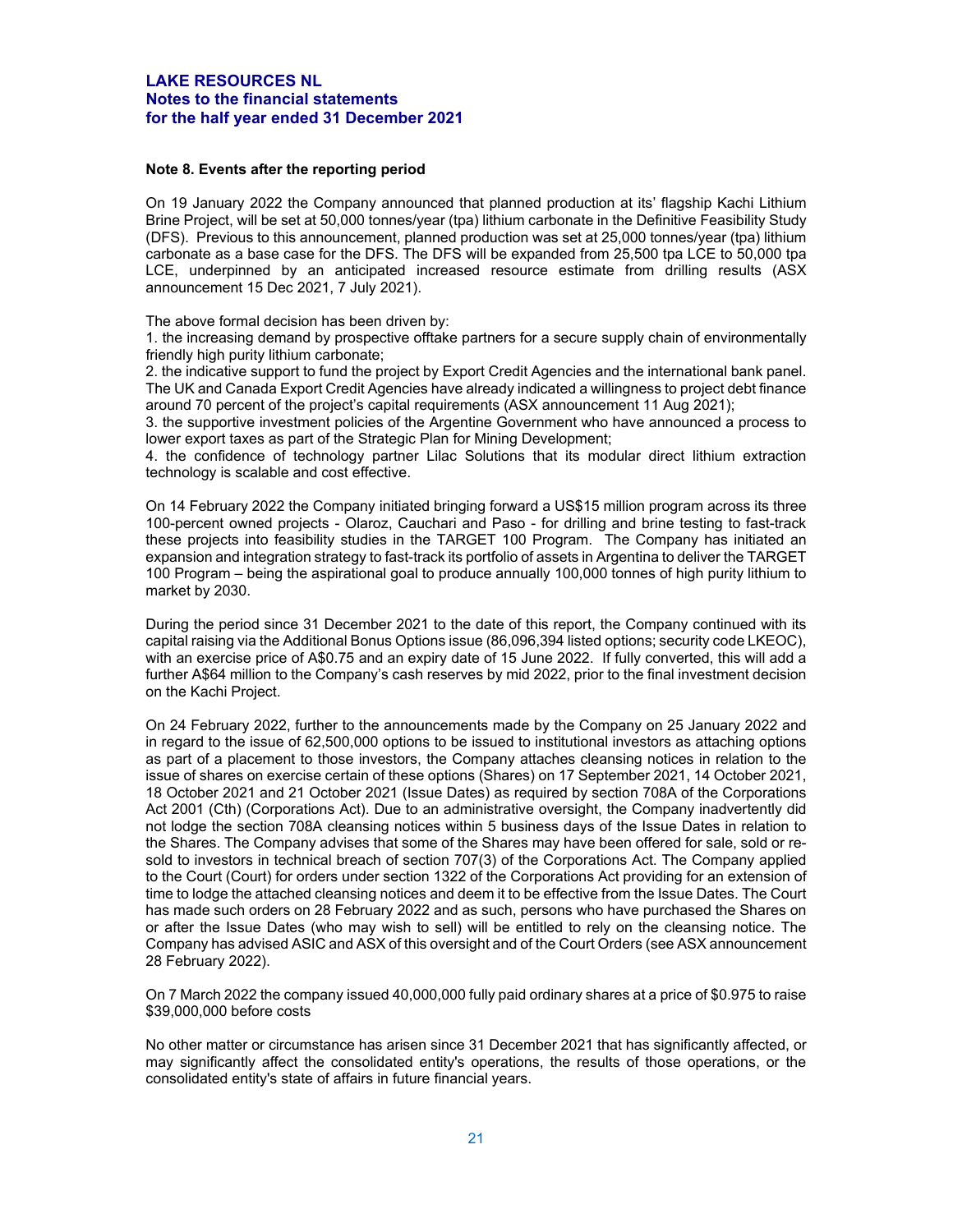#### **Note 9. Earnings per share**

|                                                                   | <b>Consolidated</b> |             |  |
|-------------------------------------------------------------------|---------------------|-------------|--|
|                                                                   | 31-Dec-21           | 31-Dec-20   |  |
|                                                                   |                     | S           |  |
| Loss after income tax attributable to owners of Lake Resources NL | (4,711,567)         | (1,511,902) |  |
|                                                                   |                     |             |  |

Weighted average number of ordinary shares used in calculating basic and diluted earnings per share

|                                    | 1,103,719,280 | 762,677,537 |
|------------------------------------|---------------|-------------|
| Basic earnings per share (cents)   | (0.43)        | (0.19)      |
| Diluted earnings per share (cents) | (0.43)        | (0.19)      |

Options are considered anti-dilutive as the company is in an accumulated loss position.

#### **Note 10. Share Based Payments**

During the half year ended 31 December 2021, the Company equity-settled share-based payment transactions for the acquisition of goods and services, from Directors, Executive officers and external service providers (brokers and investor relations consultants), were charged as follows:

|                            | <b>Dec-21</b><br>\$ | $Jun-21$<br>\$ |
|----------------------------|---------------------|----------------|
| Expensed to profit or loss | 727,186             | 108,931        |
| Capitalised as equity      | 2,668,003           | 2,625,776      |
| Total                      | 3,395,189           | 2,734,707      |
| and credited as follows:   |                     |                |
| Share capital              |                     | 108,931        |
| <b>Option Reserve</b>      | 3,129,251           | 2,625,776      |
| Performance Rights Reserve | 265,938             |                |
| Total                      | 3,395,189           | 2,734,707      |

#### **a) Expensed to Profit or Loss**

During the year equity-settled share-based payment transactions for the payment for fees and services, expensed through profit or loss, occurred as follows:

#### **i) Options issue to Executive officer**

|                                                                                                  | Date      | Number of<br>options<br><b>Issued</b> | <b>Exercise</b><br>price | <b>Expensed</b><br>(P&L) |
|--------------------------------------------------------------------------------------------------|-----------|---------------------------------------|--------------------------|--------------------------|
| Share based payment - Options issued<br>as part of CFO remuneration for<br>professional services | 13-Jul-21 | 2.000.000                             | \$0.55                   | 461.248                  |
| Total                                                                                            |           | 2,000,000                             |                          | 461,248                  |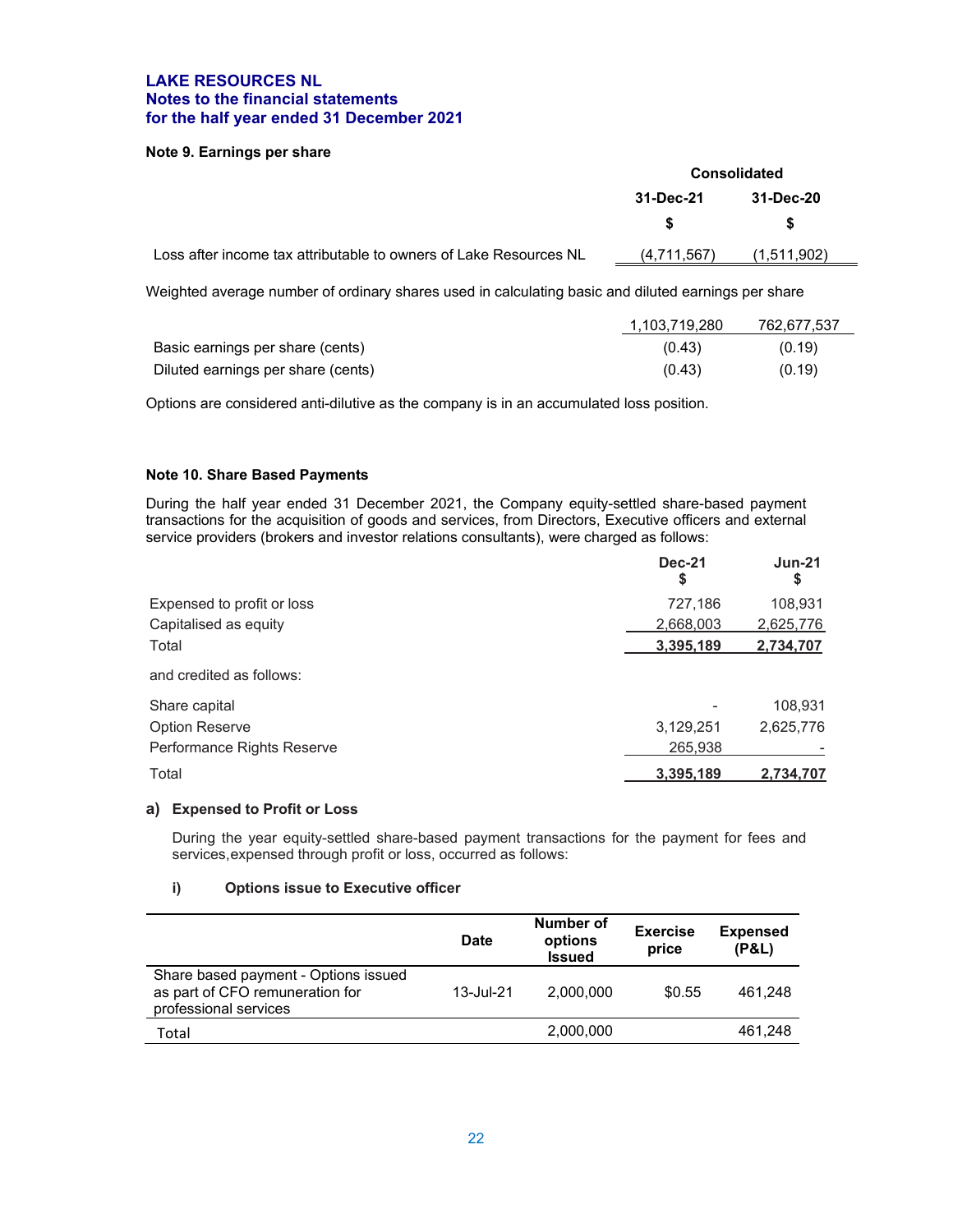#### **Note 10. Share Based Payments (continued)**

#### **ii) Performance rights issue to Directors**

On 15 August 2019 following the approval from the shareholders at the Company's EGM, the Consolidated entity granted 15,000,000 performance rights to Directors as follows:

|            | <b>Number</b><br>granted | <b>Grant date</b> | <b>Expiry date</b> | <b>Converted</b><br>to<br><b>Shares</b><br>(prior year) | <b>Fair value</b><br>at grant<br>date | <b>Expensed</b><br><b>Dec-21</b> |
|------------|--------------------------|-------------------|--------------------|---------------------------------------------------------|---------------------------------------|----------------------------------|
| S. Crow    | 5,000,000                | 15-Aug-19         | 15-Aug-24          | ۰                                                       | \$0.058                               | 129,375                          |
| S Promnitz | 5.000.000                | 15-Aug-19         | 15-Aug-24          | (2,500,000)                                             | \$0.058                               | 64,688                           |
| N Lindsay  | 5,000,000                | 15-Aug-19         | 15-Aug-24          | (2,500,000)                                             | \$0.058                               | 71.875                           |
|            | 15,000,000               |                   |                    | (5,000,000)                                             |                                       | 265,938                          |

Directors exercised judgement in assessing that the likelihood of the remaining hurdles for the vesting of the performance rights as at balance date. Accordingly for the half year ended 31 December 2021, an increase in share-based expense for \$265,938 (June 2021: nil) was recognized in the profit or loss. The expense calculation takes into account the increased probability of performance hurdles being achieved pursuant to performance criteria outlined at Note 5 above. Additional information in respect of the performance criteria, and management's estimation of likely performance achievements for each arrangement, as at reporting date, is included below.

#### *1Pilot Plant: A Pilot Plant is established on-site at the Kachi Project in Catamarca*

Dr Lindsay's remaining 2.5 million performance rights will vest when a Pilot Plant is established on-site at the Kachi project in Catamarca (Pilot Plant). At 30 June 2020, the probability of the successful establishment of the Pilot Plant was assessed at 25%. At 30 June 2021, the probability of the performance hurdle being achieved remained unchanged. During the period ended 31 December 2021, an agreement to develop the Pilot Plant was signed with Lilac Solutions, with works commencing on the Pilot Plant at site. It is considered that the probability of the performance hurdle being achieved is significantly higher at 75%, as at 31 December 2021.

#### *2 Investor: An investment partner signs an agreement to invest into the Kachi Project in Catamarca*

Mr Promnitz' remaining 2.5 million performance rights and Mr Crow's 5 million performance rights vest dependent upon an investment partner signing an agreement to invest in the Kachi project in Catamarca (Investor). At 30 June 2020 the probability of obtaining an investment partner was assessed at 5%. It has been confirmed that the project will be funded 70% by international credit agencies sourced by SD Capital and GKB Ventures, with the remainder being provided by equity. It is now considered extremely likely that the vesting condition will be achieved, hence an increase to 50% probability was disclosed at 31 December 2021.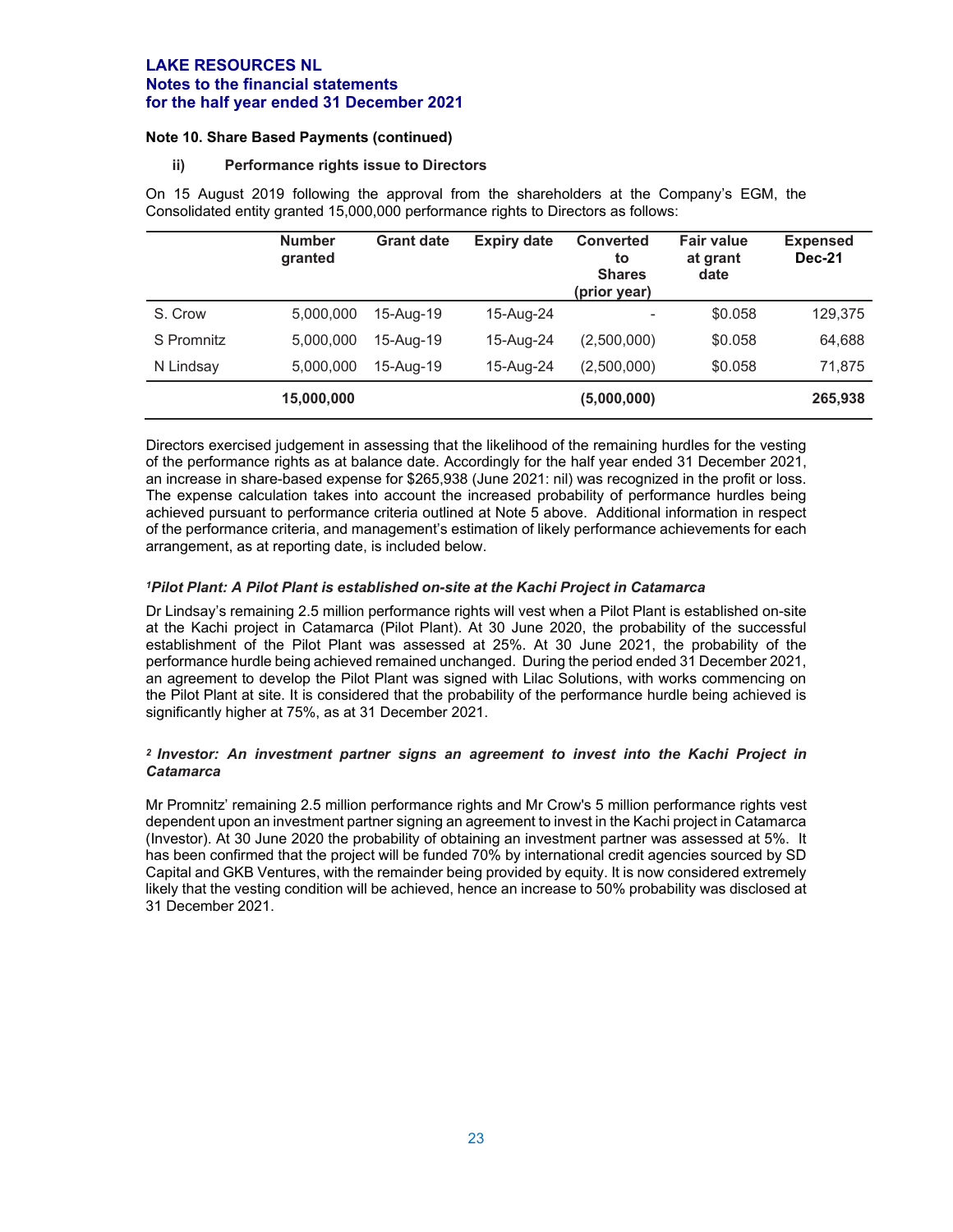#### **Note 10. Share Based Payments (continued)**

#### **b) Capitalised as equity**

#### **i) Options issued for capital raising services**

Shares under option granted to brokers and investor relations consultants during the half year ended 31 December 2021, for which expenses were charged to equity.

|                   | <b>Grant date</b> | Number of<br>options<br><b>Issued</b> | <b>Exercise</b><br>Price \$ | <b>Expensed (Equity)</b> |
|-------------------|-------------------|---------------------------------------|-----------------------------|--------------------------|
| Canacord Tranch 1 | 16-Jul-21         | 10,000,000                            | 0.55                        | 633,094                  |
| Canacord Tranch 2 | 16-Jul-21         | 10,000,000                            | 0.55                        | 481,074                  |
| Canacord Tranch 3 | 16-Jul-21         | 10,000,000                            | 0.55                        | 426,180                  |
| Canacord Tranch 4 | 16-Jul-21         | 5,000,000                             | 0.55                        | 182,063                  |
| Lodge Partners    | 30-Aug-21         | 4,000,000                             | 0.75                        | 945,592                  |
|                   |                   | 39,000,000                            |                             | 2,668,003                |

During the period 39,000,000 options were issued for services provided in raising capital for the Company. The expenses were charged to capital raising costs and were determined using the Black Scholes methodology utilising the following assumptions:

|                              | Canacord        | Canacord        | Canacord            | Canacord        | Lodge           |
|------------------------------|-----------------|-----------------|---------------------|-----------------|-----------------|
|                              | <b>Tranch 1</b> | <b>Tranch 2</b> | Tranch <sub>3</sub> | <b>Tranch 4</b> | <b>Partners</b> |
| Grant / vest date            | 16-Jul-21       | 16-Jul-21       | 16-Jul-21           | 16-Jul-21       | 30-Aug-21       |
| Share Price at grant date    | \$0.385         | \$0.385         | \$0.385             | \$0.385         | \$0.625         |
| Exercise (Strike) Price      | \$0.55          | \$0.55          | \$0.55              | \$0.55          | \$0.75          |
| Time to Maturity (in years)  | 3.46            | 3.46            | 3.46                | 3.46            | 0.79            |
| Annual Risk-Free Rate        | 0.15%           | 0.15%           | 0.15%               | 0.15%           | 0.01%           |
| <b>Annualised Volatility</b> | 109.817%        | 109.817%        | 109.817%            | 109.817%        | 127.611%        |

#### **Note 11. Related Party Transactions**

#### *Parent entity*

Lake Resources NL is the parent entity.

#### *Subsidiaries*

Interests in subsidiaries are set out below.

| Name of entity                                | Principal place of<br>business/Country of<br>incorporation | <b>Ownership Interest</b> |                    |
|-----------------------------------------------|------------------------------------------------------------|---------------------------|--------------------|
|                                               |                                                            | <b>Dec-21</b><br>%        | <b>Dec-20</b><br>% |
| Lake Mining Pakistan (Pvt) Limited            | Pakistan                                                   |                           | 100%               |
| Kachi Lithium Pty Ltd                         | Australia                                                  | 100%                      | 100%               |
| LithNRG Pty Ltd                               | Australia                                                  | 100%                      | 100%               |
| <b>Minerales Australes SA</b>                 | Argentina                                                  | 100%                      | 100%               |
| Morena del Valle Minerals SA                  | Argentina                                                  | 100%                      | 100%               |
| Lake Resources CRN Pty Ltd<br>Petra Energy SA | Australia<br>Argentina                                     | 100%<br>100%              | 100%<br>100%       |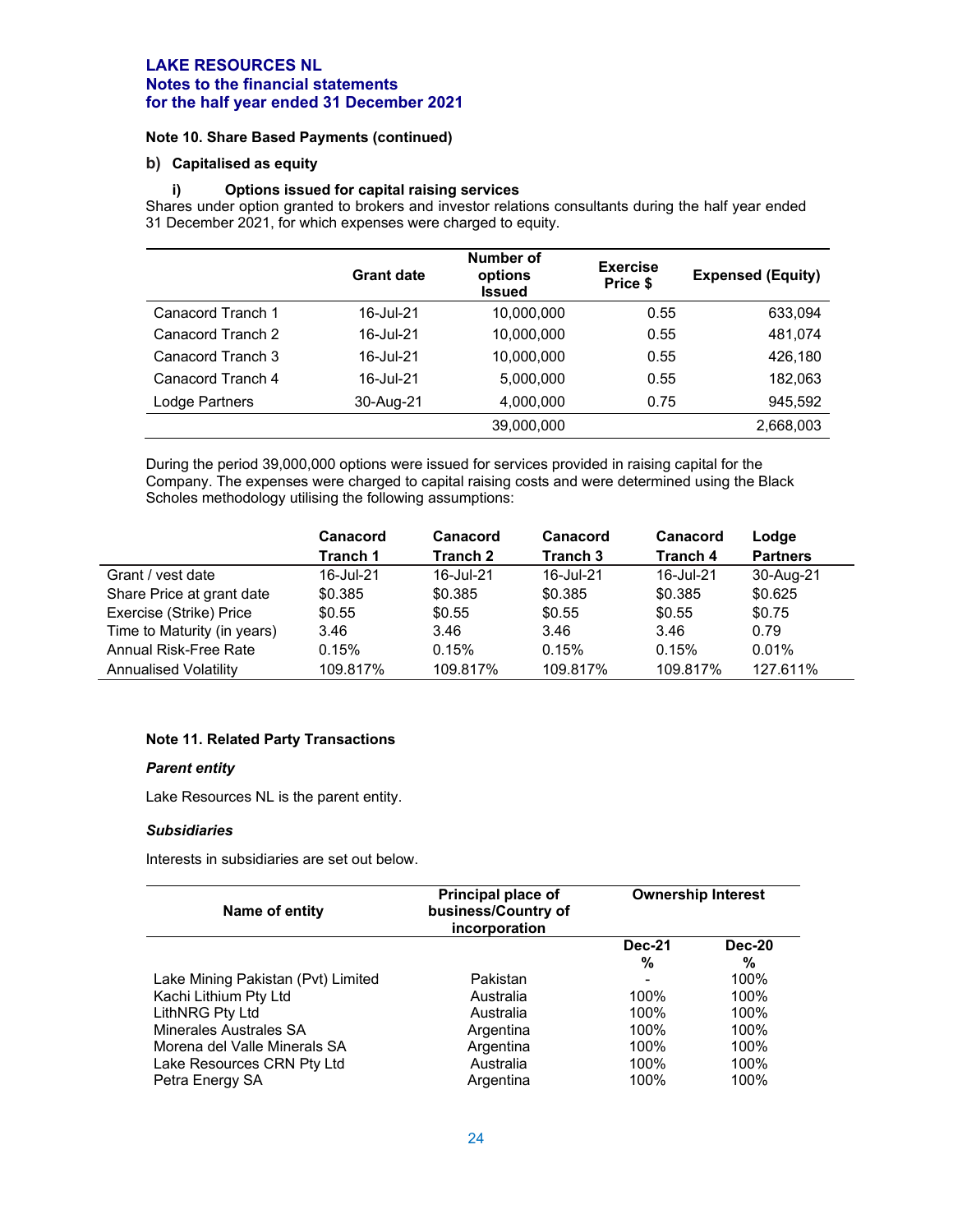#### **Note 11. Related Party Transactions (continued)**

#### *Key management personnel*

Disclosures relating to key management personnel are set out in note 12 and in the Director's report.

#### *Transactions with related parties*

The following transactions occurred with related parties:

|                                                                                                              | <b>Consolidated</b> |                     |
|--------------------------------------------------------------------------------------------------------------|---------------------|---------------------|
|                                                                                                              | <b>Dec-21</b>       | <b>Jun-21</b>       |
|                                                                                                              | \$                  | \$                  |
| <b>Payment for services</b>                                                                                  |                     |                     |
| Consultancy services provided by companies associated with<br>Mr Stuart Crow (Director)                      | 106,000             | 74,100              |
| Consultancy services provided by former CFO, Garry Gill<br>(Executive)                                       | 100,760             |                     |
| Consultancy services provided by a Consolidated entity<br>associated with Dr Nicholas Lindsay (Director)     | 50,000              | 16,900              |
|                                                                                                              | 256,760             | 91,000              |
|                                                                                                              |                     |                     |
|                                                                                                              | <b>Dec-21</b><br>S  | <b>Jun-21</b><br>\$ |
| (Receivable from) and payable to related parties                                                             |                     |                     |
| Consultancy services and directors' fees provided by a<br>Consolidated entity associated with Mr Stuart Crow |                     | 16,500              |
| Consultancy services provided by a Consolidated entity<br>associated with Dr Nicholas Lindsay (Director)     | 31,248              | 21,064              |
| Consultancy services provided by a Consolidated entity<br>associated with Amalia Saenz (Director)            | 36,000              |                     |
| Net advances to Mr Stephen Promnitz                                                                          | (487, 441)          | (142,249)           |
|                                                                                                              | (420, 193)          | (104, 685)          |

#### *Terms and conditions*

All transactions were made on normal commercial terms and conditions and at market rates. Disclosures relating to the advance to Mr Promnitz:

- The terms and conditions of the advances: to be finalised prior to end June 2022, unsecured, no personal guarantees
- No provision for collectability has been recognized nor bad debt expense raised.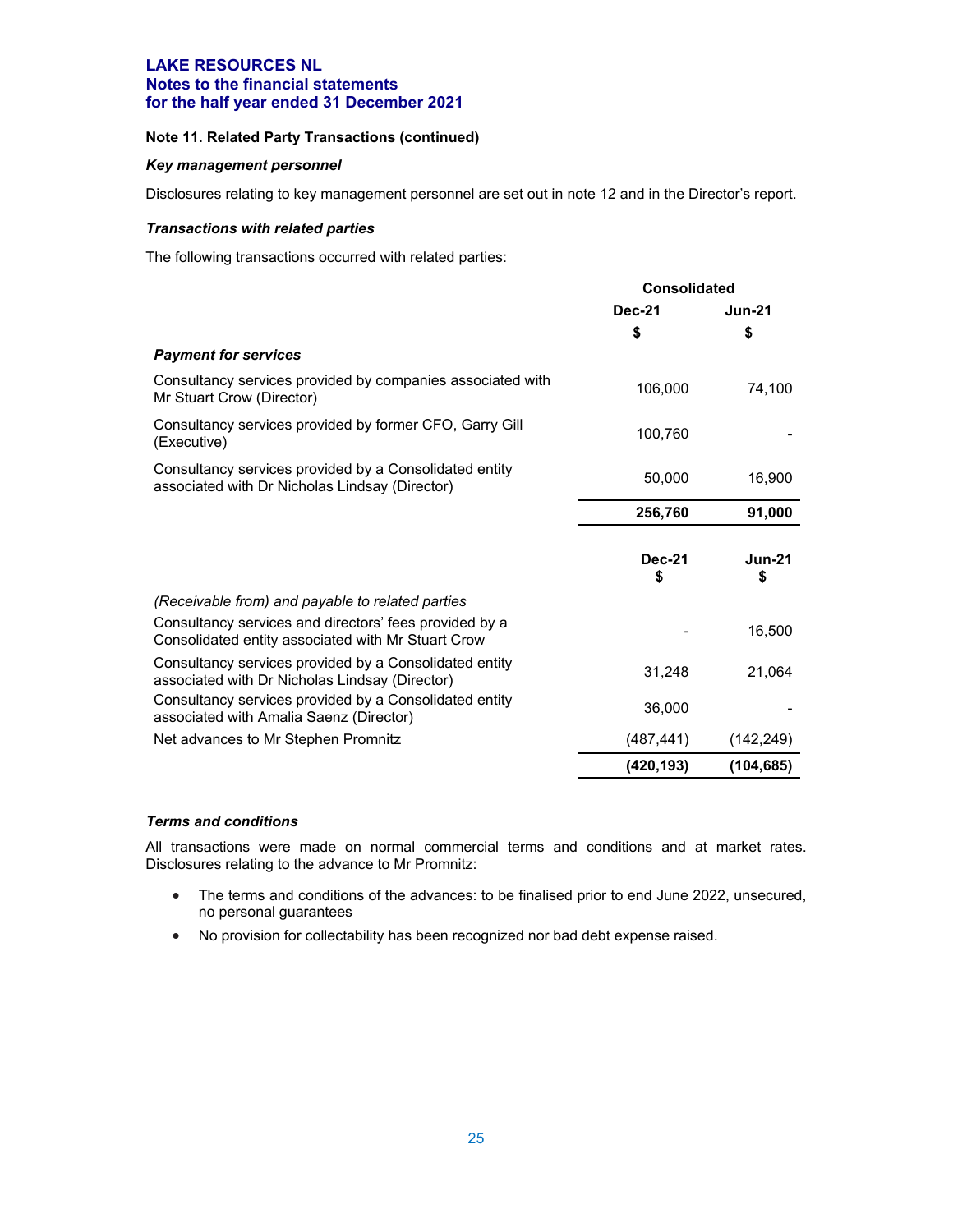#### **LAKE RESOURCES NL Directors' declaration for the half year ended 31 December 2021**

In the directors' opinion:

- 1. The financial statements and notes:
	- a). comply with Accounting Standard AASB 134 Interim Financial Reporting and the Corporations Regulations; and
	- b. give a true and fair view of the Consolidated entity's financial position as at 31 December 2021 and of its performance for the half-year ended on that date.
- 2. In the directors' opinion there are reasonable grounds to believe that the company will be able to pay its debts and when they become due and payable

The directors have been given the declarations required by section 295A of the Corporations Act 2001 and the ASX Corporate Governance Guidelines (4th Edition).

Signed in accordance with a resolution of directors made pursuant to section 295(5)(a) of the Corporations Act 2001.

On behalf of the directors

Stephen Promnitz **Director** 

14 March 2022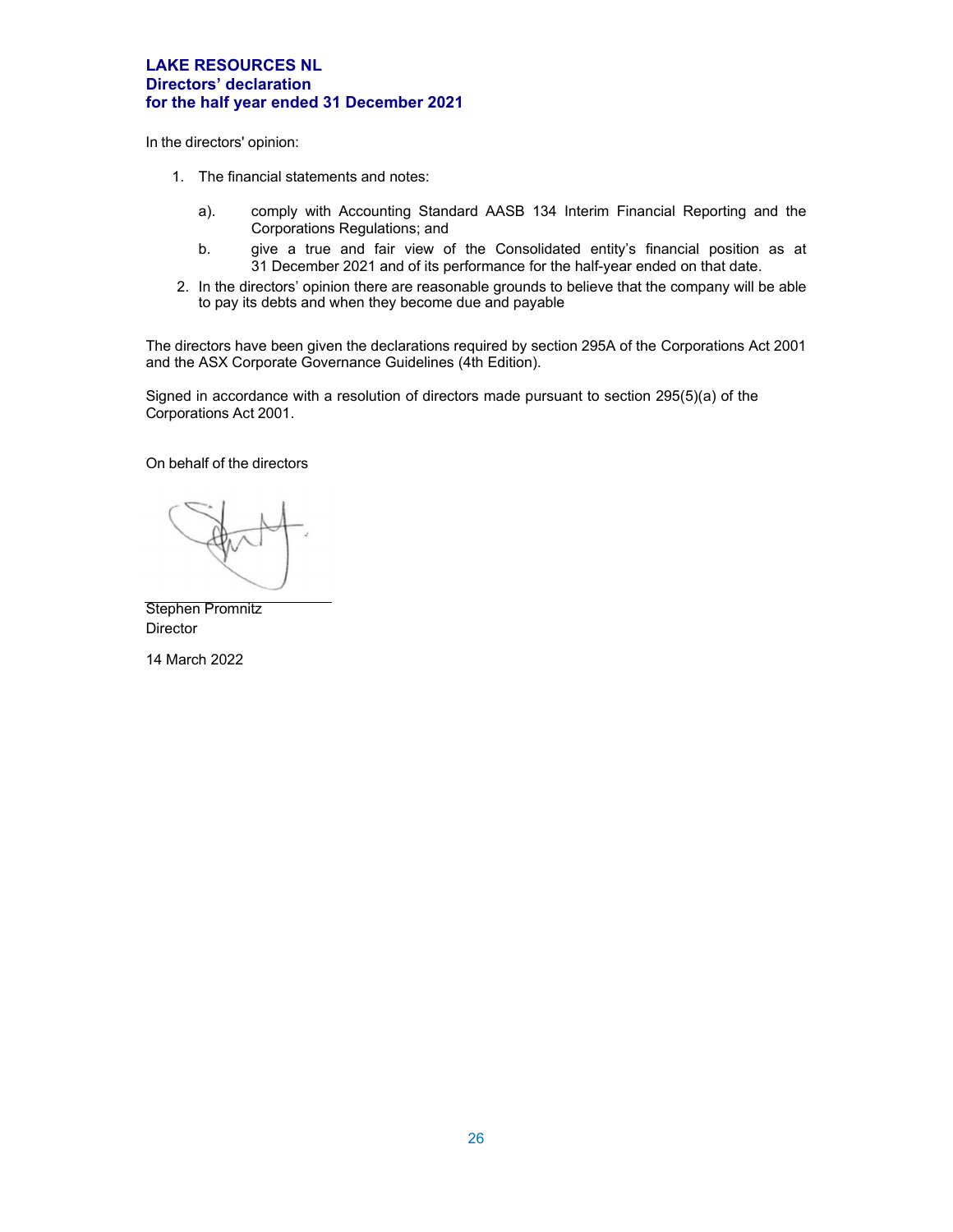

Tel: +61 7 3237 5999 Fax: +61 7 3221 9227 **www.bdo.com.au**

Level 10, 12 Creek St Brisbane QLD 4000 GPO Box 457 Brisbane QLD 4001 Australia

# **INDEPENDENT AUDITOR'S REVIEW REPORT**

To the members of Lake Resources NL

# **Report on the Half-Year Financial Report**

### **Conclusion**

We have reviewed the half-year financial report of Lake Resources NL (the Company) and its subsidiaries (the Group), which comprises the statement of financial position as at 31 December 2021, the statement of profit or loss and other comprehensive income, the statement of changes in equity and the statement of cash flows for the half-year ended on that date, a summary of statement of accounting policies and other explanatory information, and the directors' declaration.

Based on our review, which is not an audit, we have not become aware of any matter that makes us believe that the accompanying half-year financial report of the Group does not comply with the *Corporations Act 2001* including:

- (i) Giving a true and fair view of the Group's financial position as at 31 December 2021 and of its financial performance for the half-year ended on that date; and
- (ii) Complying with Accounting Standard AASB 134 *Interim Financial Reporting* and the *Corporations Regulations 2001.*

### **Basis for conclusion**

We conducted our review in accordance with ASRE 2410 *Review of a Financial Report Performed by the Independent Auditor of the Entity*. Our responsibilities are further described in the *Auditor's Responsibilities for the Review of the Financial Report* section of our report. We are independent of the Company in accordance with the auditor independence requirements of the *Corporations Act 2001* and the ethical requirements of the Accounting Professional and Ethical Standards Board's APES 110 *Code of Ethics for Professional Accountants (including Independence Standards)* (the Code) that are relevant to the audit of the annual financial report in Australia. We have also fulfilled our other ethical responsibilities in accordance with the Code.

We confirm that the independence declaration required by the *Corporations Act 2001* which has been given to the directors of the Company, would be the same terms if given to the directors as at the time of this auditor's review report.

### **Responsibility of the directors for the financial report**

The directors of the Company are responsible for the preparation of the half-year financial report that gives a true and fair view in accordance with Australian Accounting Standards and the *Corporations Act 2001* and for such internal control as the directors determine is necessary to enable the preparation of the half-year financial report that gives a true and fair view and is free from material misstatement, whether due to fraud or error.